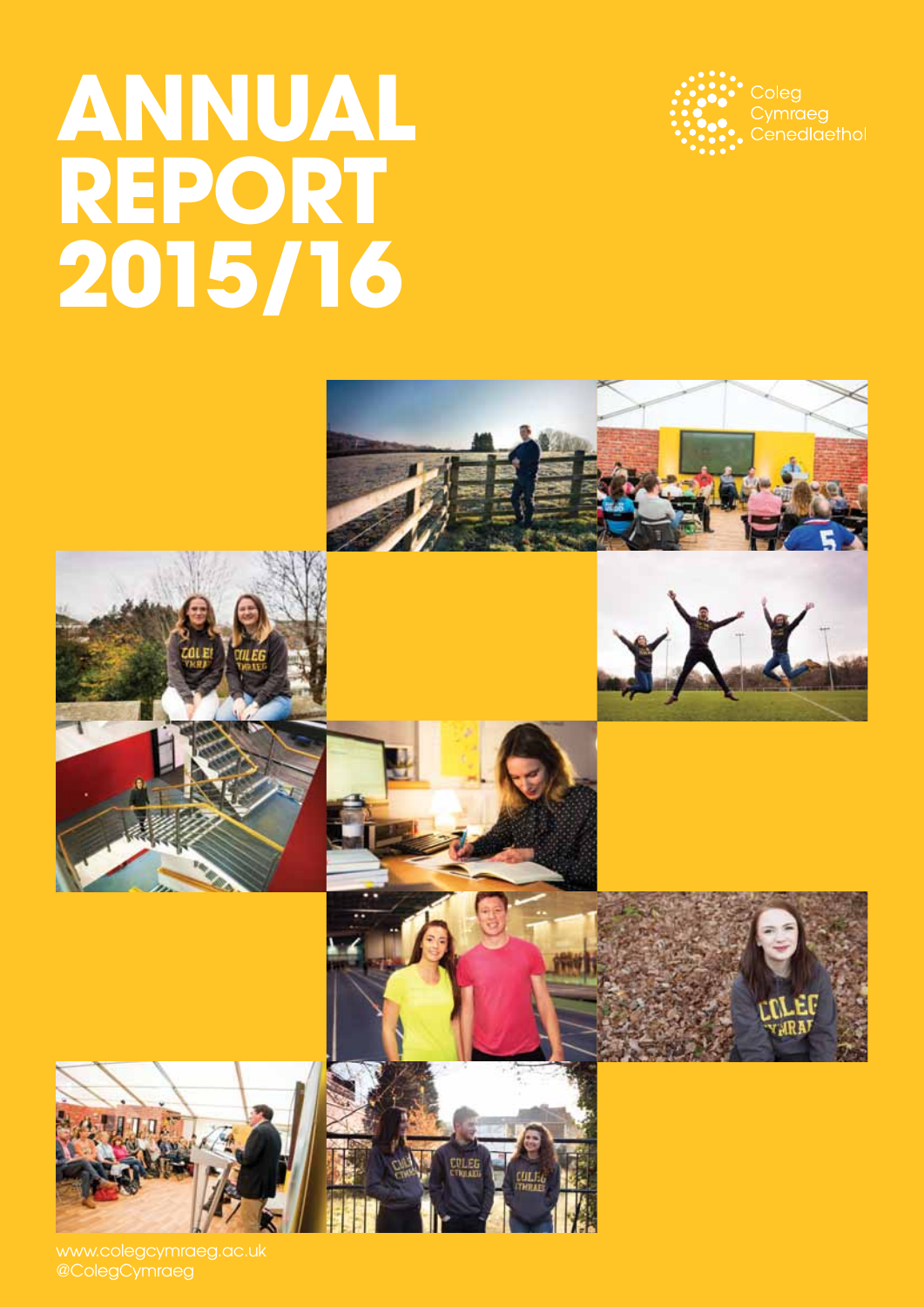| 3                       | Looking to the future                        |
|-------------------------|----------------------------------------------|
|                         | by the Chair of the Board,                   |
|                         | <b>Andrew Green</b>                          |
| 4                       | <b>A word from the Chief Executive</b>       |
| $\overline{\mathbf{8}}$ | <b>Coleg investment in the universities</b>  |
| $\overline{\mathbf{Q}}$ | <b>Increased number of students studying</b> |
|                         | through the medium of Welsh                  |
| 10                      | Developing a bilingual workforce             |
| $\overline{12}$         | <b>Academic Staffing Scheme</b>              |
| 14                      | <b>Coleg Scholarships</b>                    |
| 16                      | <b>Coleg Projects</b>                        |
| 18                      | The past year                                |
| 20                      | <b>Appendices 1-8</b>                        |
|                         |                                              |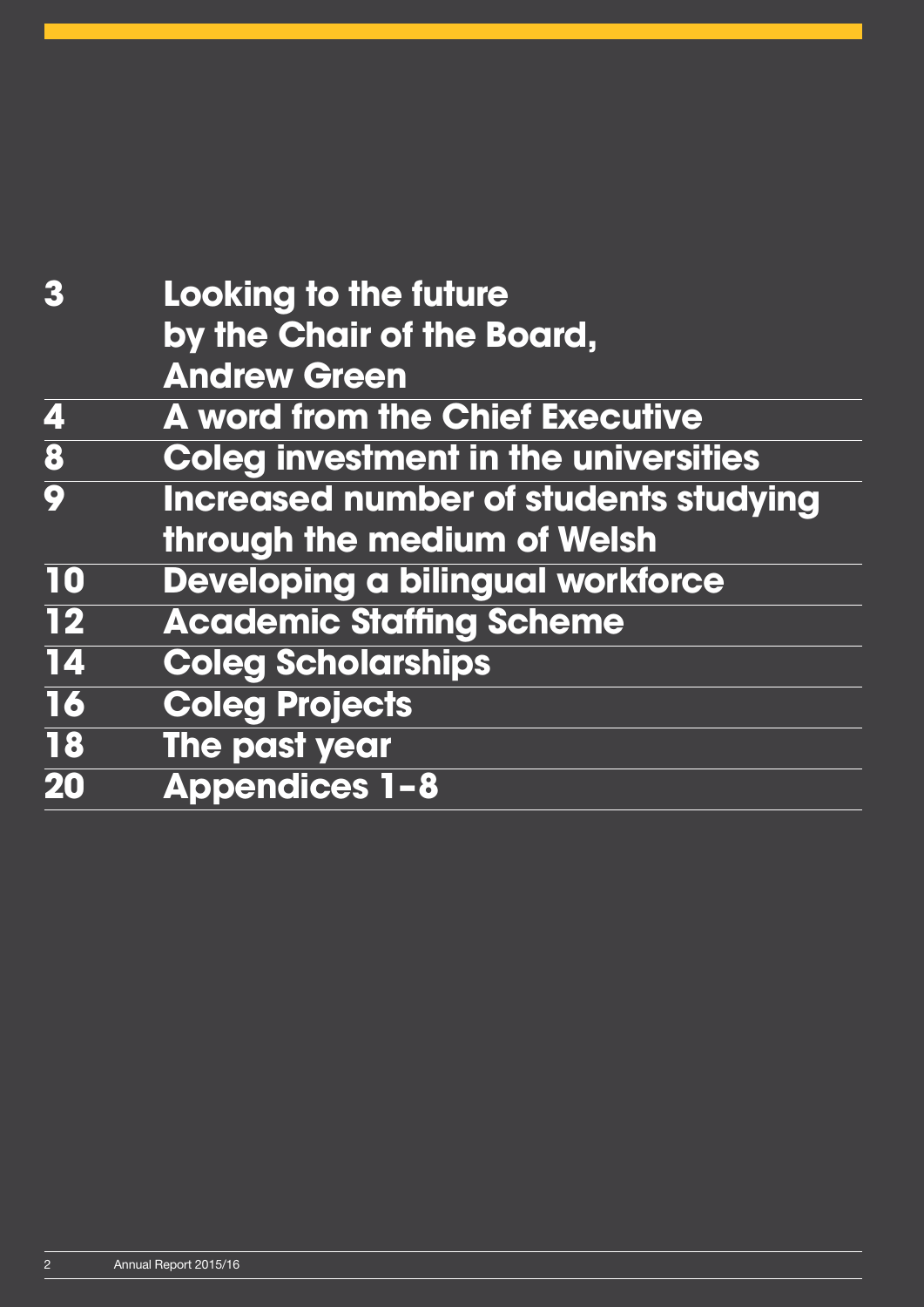

## **Looking to the future by the Chair of the Board** Andrew Green



### **...the outlook is clearer and the future is full of hope. We will be able to continue to plan for the future.**

After five years of finding its place in the post-16 education system in Wales, the Coleg Cymraeg can now look forward with confidence to continuing the important work of establishing the Welsh language as a natural medium in universities.

For more than a year the higher education sector in Wales faced considerable uncertainty while waiting for the recommendations of Sir Ian Diamond's Commission on student finance and higher education funding in Wales. By now the outlook is clearer and our future more hopeful, allowing us to continue planning for the years ahead.

Planning, in my view, has been one of three cornerstones of our success to date. Through its strategy, its academic plan and a myriad of other plans, the Coleg has been able to make the most of the available resources and ensure that provision is spread across the country. The second critical factor is effective collaboration: between the Coleg and various universities, as well as between departments and individual subjects, for the benefit of learners and researchers who want to work through the medium of Welsh. The third factor is resources: the money

and staff to realize our plans and to motivate students and prospective students. This is the model that has borne fruit to date; it is a model that has the potential to work effectively outside higher education too.

It is important to realize that the resources flowing through the Coleg since 2011 represent a long-term investment. While it is important of course that we meet the targets set for us by Government, we should remember that our decisions today – for example to appoint young researchers to lecturing posts – will continue to have an impact for many years to come.

I very much hope that you will enjoy reading about the Coleg's excellent work during the last year, and I'm sure you will be impressed by how much has been achieved. I should like to thank all those who deserve credit for this success: the Welsh Government and the Higher Education Funding Council for Wales; members of the Coleg's Board of Directors and its committees; the Chief Executive, Ioan Matthews, and his talented colleagues; and the large group of dedicated staff and students in the institutions.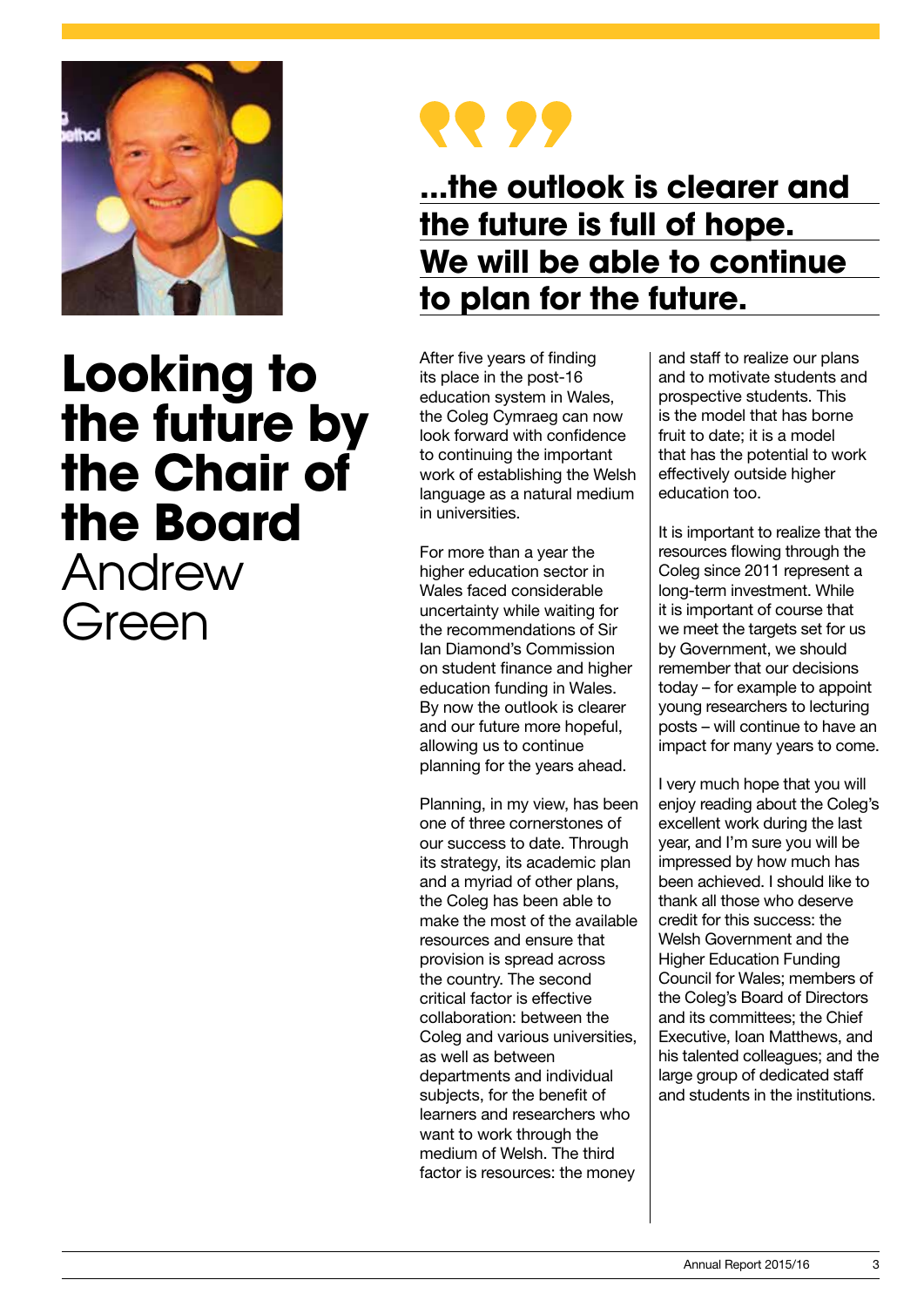

## **A word from the Chief Executive** Dr Ioan **Matthews**

The 2015/16 academic year was the culmination of the Coleg Cymraeg's establishment period, as the final appointments under the Coleg's Academic Staffing Scheme were confirmed. Once again, these appointments were made at seven different universities and in a range of subjects, including Engineering and Speech and Language Therapy. An appointment was also made in the field of Translation Studies at Aberystwyth University, following the establishment of a national initiative in this area supported by Coleg funding. These appointments are already further enhancing and broadening the options available to students to study through the medium of Welsh at university. Full details of the appointments can be seen in Appendix 4.

The latest official data on the number of students studying through the medium of Welsh in the 2014/15 academic year show a further increase. This increase is at its most striking in those areas where the Coleg has targeted new investment, to ensure that at least 40 credits, or a third of the course, are available through the medium of Welsh. Areas such as Business Studies, Law, Sports Sciences, Psychology and Nursing have all seen a marked increase, including in some cases where it was not possible to study the subject in Welsh to any significant level in the past. This increase was seen at the very time when figures obtained from UCAS (the body responsible for coordinating university applications from students across the UK) show that an increased number of students from schools and colleges that provide education in Welsh and bilingually are choosing to study at universities outside Wales. Nevertheless, the Coleg is confident that the universities will meet the targets set in terms of the number of students studying through the medium of Welsh.



**RR 95 Maintaining and increasing the number of students studying through the medium of Welsh is key.**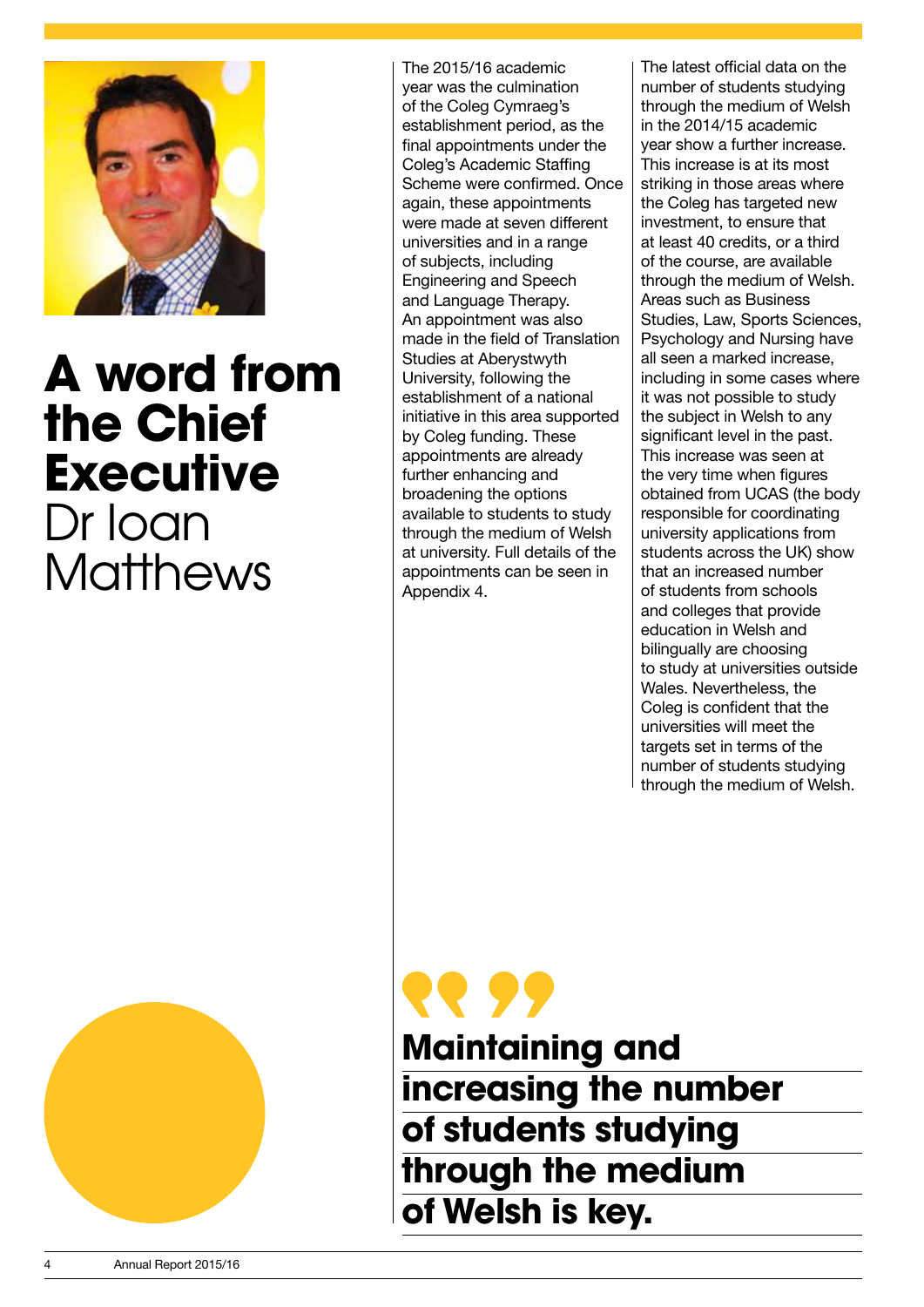

Maintaining and increasing the number of students studying through the medium of Welsh is key. At the same time, another priority in the Coleg's mission, through the new Academic Plan, is to ensure that as many subjects as possible are studied through the medium of Welsh. Following Coleg support over the last five years, the range of subjects has been expanded significantly. Indeed, almost all subject areas identified in the original plan published in 2012 are now available through the medium of Welsh at a university in Wales. We believe that this success in expanding the provision, and in increasing the number of students, is quite an achievement in the current educational and financial climate.

In last year's annual report, reference was made to concerns about the Coleg's future funding levels, and the risk of losing some of the momentum built since 2011/12 unless there was continued funding to embed the provision and allow it to develop. Similarly, the report noted the importance of ensuring that as many as possible of the academic staff appointed since 2011 should be appointed to permanent lecturing posts by the universities when the Coleg funding comes to an end after a five-year period.

Today the outlook is more positive. In September 2016, we saw the publication of the final report of the Diamond Review of student finance and higher education funding in Wales. The Review recommended that the Coleg continues to act as the lead organisation in terms of planning and stimulating Welsh-medium university education, and that the budget for this should be no less than £5.8m per annum. In November 2016, it was confirmed that the Coleg's budget for 2017/18 will be broadly in line with that amount, which allows the Coleg to plan for the next period. Much work was undertaken in terms of making the case for maintaining and developing the Coleg's work, and Welsh-medium education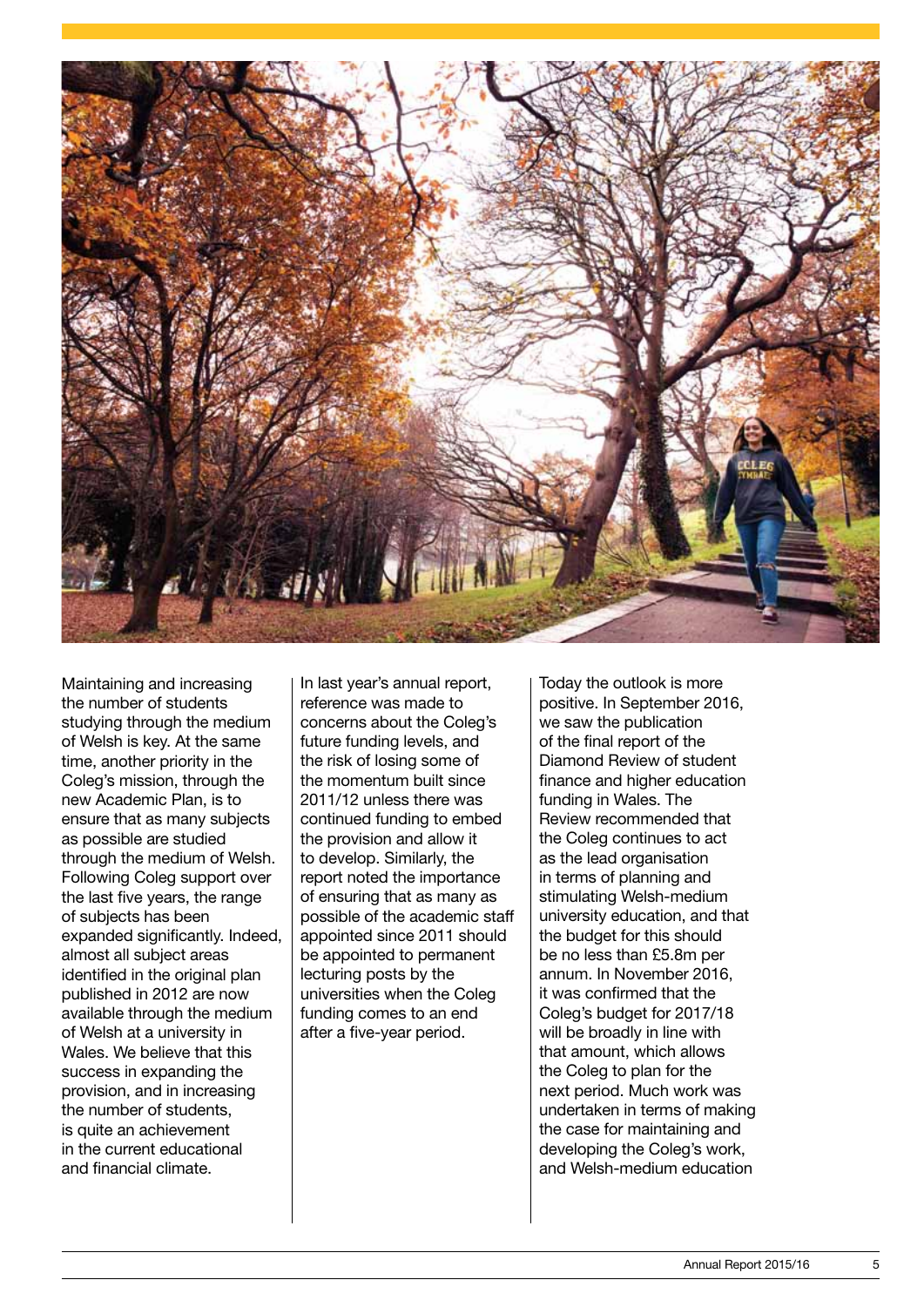more widely. It is encouraging that the messages delivered consistently over the last eighteen months have been received positively by politicians across the political spectrum and by Welsh Government officials. At the National Eisteddfod in Abergavenny, it was a pleasure to welcome the First Minister, Carwyn Jones, the Cabinet Secretary for Education, Kirsty Williams, and the Minister for Lifelong Learning and the Welsh Language, Alun Davies, to Coleg-organised events. During the week, it was announced that a Task and Finish Group would consider some matters relating to the future of the Coleg, and we are looking forward to contributing to the work of that group.

Despite the uncertainties that have faced the Coleg during the year, a conscious decision was made to continue with planning for the future, in order to convey our confidence that the short term challenges would be overcome. Specifically, we set about preparing a new Academic Plan for the coming years in order to lay the foundations for building upon our achievements since 2011. The new Plan, approved by the Board of Directors in November 2016, places a specific emphasis on enhancing the offer

to students, as well as ensuring that studying through the medium of Welsh is a first-rate experience. Over the next few years, this will lead in practice to considering what steps need to be taken, by subject and discipline, to improve the provision offered through Coleg funding. A new funding arrangement is about to be introduced, whereby the Coleg will provide subject grants to support institutions in developing and deepening their Welsh-medium provision. This will strengthen the relationship between the Coleg and the individual universities through Coleg branches as the responsibility for maintaining Coleg-funded posts moves to the universities when the five-year funding periods come to an end. The fact that so many of the original posts have now been adopted by the universities is very welcome indeed.

In strengthening activities in the higher education sector, the Coleg has recognised over the last year that working with other sectors is crucial. This becomes even more relevant following the launch of the Welsh Government's new Welsh language strategy that aims to ensure a million Welsh speakers by 2050. If the ambitious objectives outlined are to be realised, the education sector will be key and, for example, the current situation in the post-16 sector will need to be transformed, particularly in relation to the provision of vocational education and apprenticeships through the medium of Welsh to a far greater extent than is currently the case. Similarly, strengthening progression across sectors, from early years through to higher education and beyond, will

become increasingly important and, in order to do so, ensuring sufficient numbers within the teaching workforce to teach at all levels through the medium of Welsh and bilingually will be crucial. Over the last year, the Coleg has coordinated the development of a certificate of language competency for teachers, which will be a formal means of recording and acknowledging teachers' language skills in an educational context.

The Coleg's annual meeting for 2016 was held in Cardiff, where three new honorary fellows were appointed. Ned Thomas has been a leading figure in Welsh intellectual life for decades and has recently been contributing to Coleg-funded projects. The broadcaster and journalist Geraint Talfan Davies was a key figure in the Coleg's establishment and he gave a memorable speech at the annual meeting of the Court. Rhian Huws Williams has recently retired as Chief Executive of the Care Council for Wales. The progress made in that area in recent years, particularly in relation to workforce planning and recognizing the importance of providing a bilingual service by default, is testament to her leadership and vision. In recognizing her contribution, the Coleg also commits itself to supporting other areas to move in the same direction.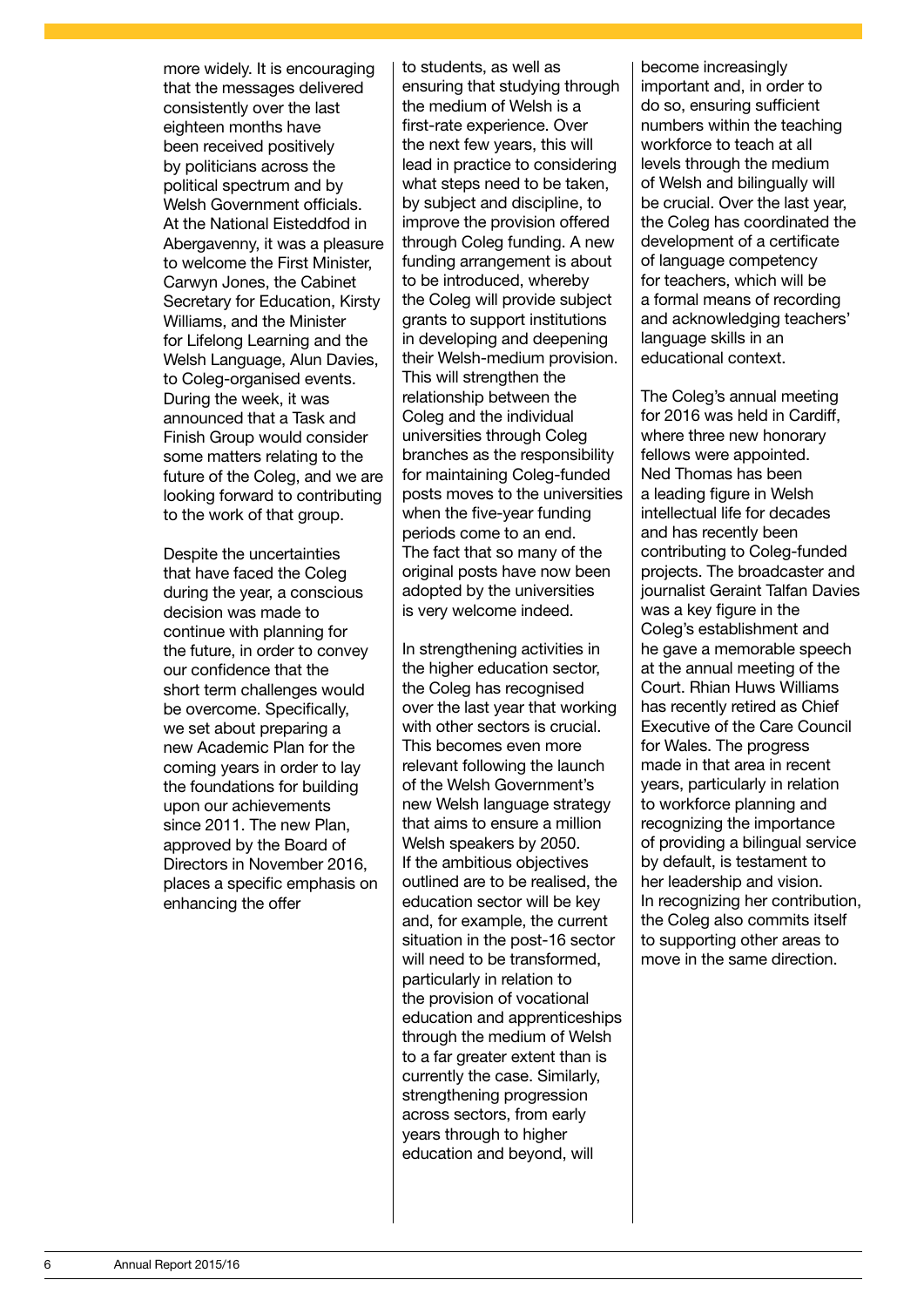## **RR 99**

**In strengthening activities in the higher education sector, the Coleg has recognised over the last year that working with other sectors is crucial.** 

It is particularly relevant this year to acknowledge the support given to the Coleg's work nationally within the branches and the individual universities. As the Coleg comes of age, in a sense, it is timely to review the role of the branches in order to see them develop further as an integral part of the Coleg's academic activity. The development of the concept of associate lecturer is an important element in this regard, creating a system where everyone who teaches through the medium of Welsh, or is able to do so, will be formally recognised by the Coleg as well as by their home institutions. During the year, steps were taken to expand the Coleg's network of branches with the establishment of a branch at Glyndŵr University.

In March 2017, Andrew Green comes to the end of his term as Chair of the Coleg's Board of Directors. The Coleg is greatly indebted to him for his leadership and contribution to the direct negotiations on the future of the Coleg. I would like to express my gratitude to him for his constant support. We also note that the Dean of the Coleg, Dr Hefin Jones, has been appointed for a further term of four years, following his unopposed nomination by a large number of academic staff from the universities. Hefin has developed and moulded this role, and his tireless work visiting the branches regularly, maintaining contact with Coleg-funded lecturers and promoting the Coleg's work more widely is greatly appreciated.

In closing, I would like to say a special word of thanks this year to the Coleg's core staff, who have faced a period of uncertainty in a positive and professional manner. Their commitment to the Coleg and its work is steadfast; it is my pleasure to acknowledge their contribution and support.

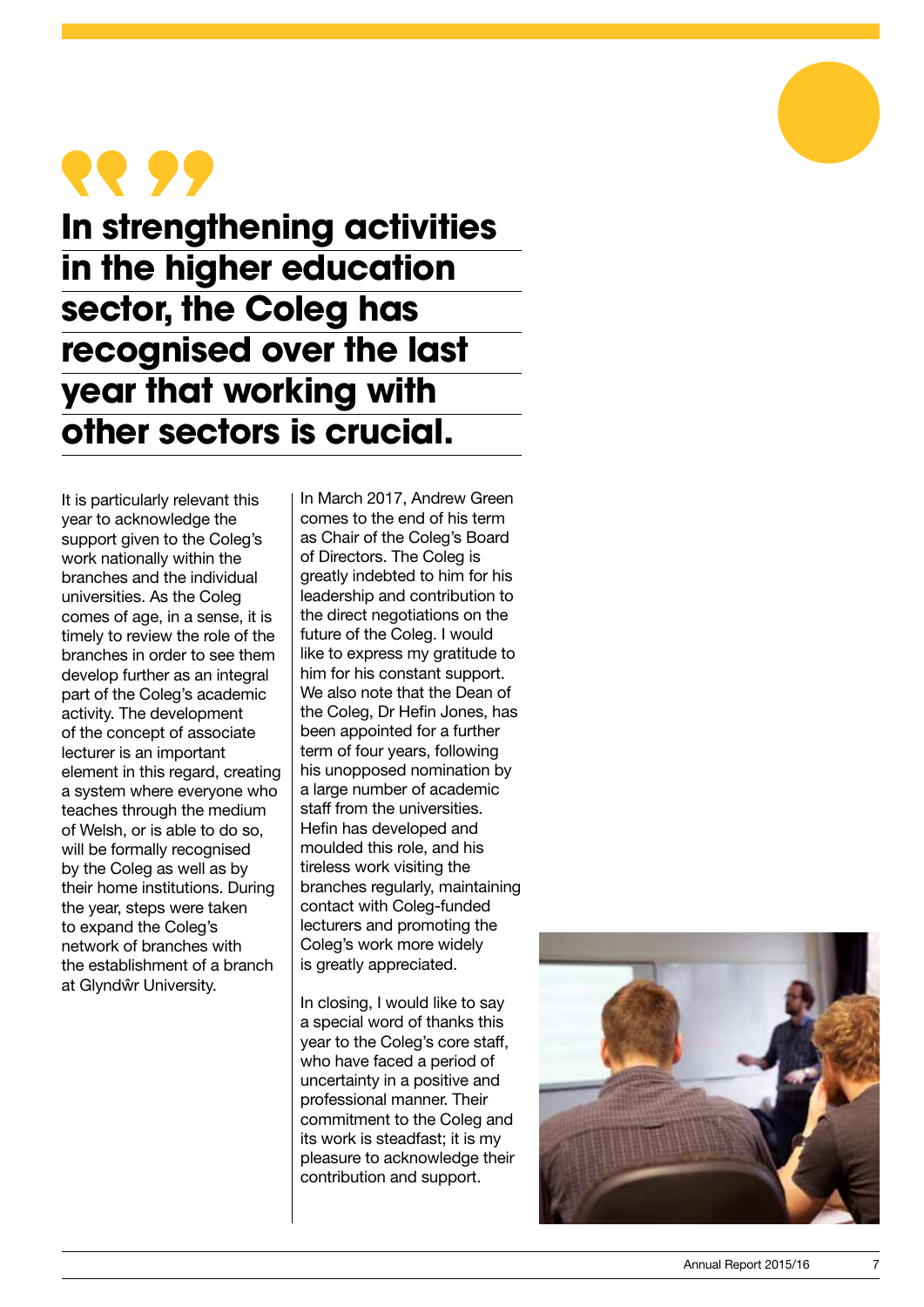## **Coleg investment in the universities**

Over half the budget of the Coleg Cymraeg goes towards funding the Academic Staffing Scheme that sponsors 115 lecturing posts in universities throughout Wales in a variety of fields, from the Creative Industries, History and Law to Medicine, Geography, Business, Mathematics and Surveying.

The funding also funds related activities such as postgraduate scholarships and academic-related posts.

#### A significant amount of the funding also goes towards individual grants to institutions to fund the following:

- Resource Development
- E-Learning
- Language support for students the Welsh Language Skills Certificate and the Language Competency Certificate for Teachers
- Support for collaborative modules and activity
- Strategic Projects the Professional Translation Studies Scheme, the funding of three national subject officers
- Marketing and promotion visits to schools and further education colleges, an ambassador scheme, a progression project



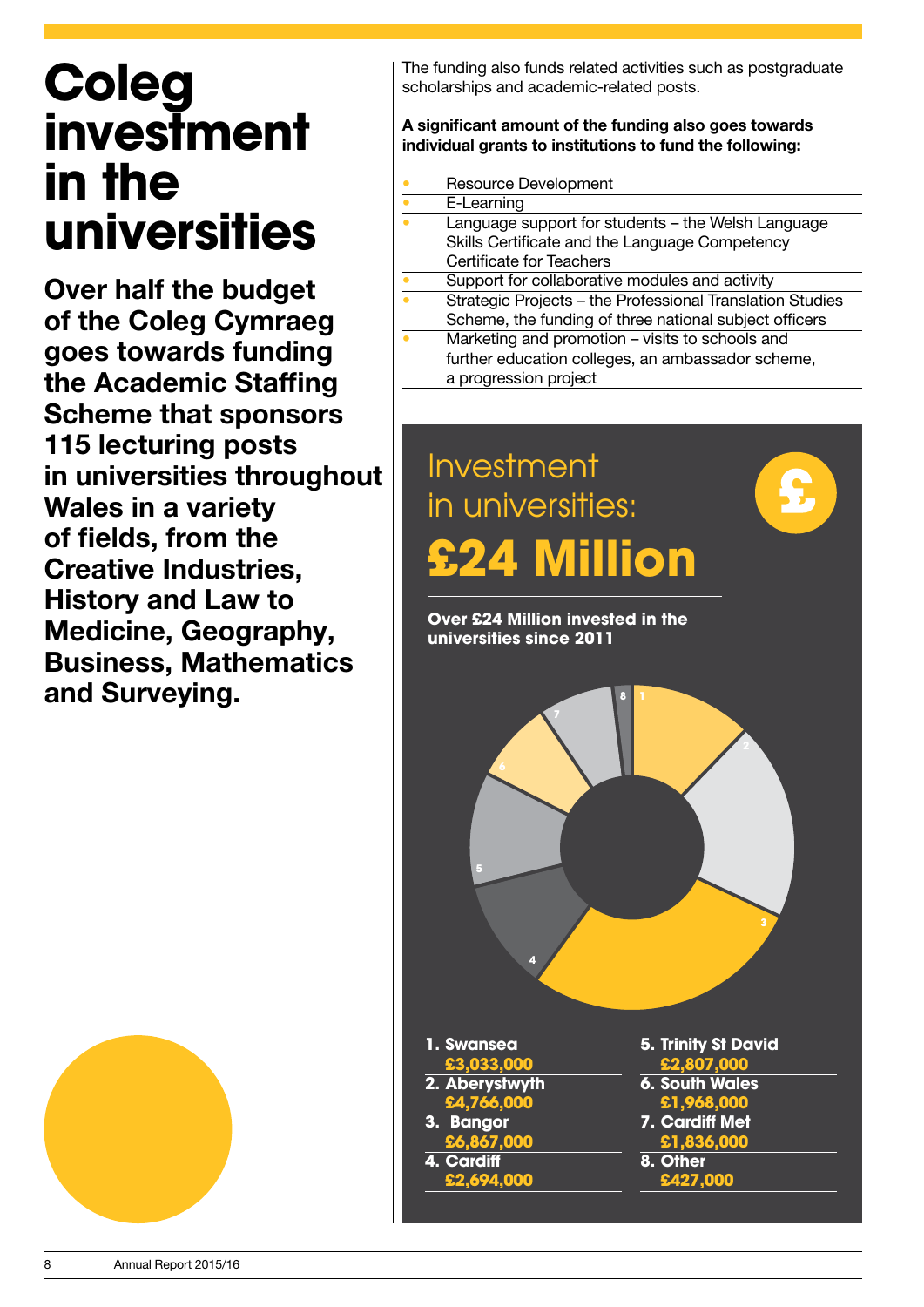## **Increased number of students studying through the medium of Welsh**



#### Case Study:

One area that has benefited greatly from the considerable investment that has come via the Coleg Cymraeg Cenedlaethol is Sport.

In the 2010/11 academic year, there were 53 students studying an element of their Sport degree course through the medium of Welsh.

After receiving Coleg funding for several Welsh-medium lecturers, more than 160 students are studying part of their Sport course through the medium of Welsh at Bangor University, Cardiff Metropolitan University and the University of Wales Trinity Saint David.

At Cardiff Metropolitan University, there are now seven undergraduate degree programmes offering a significant element through the medium of Welsh, and the Coleg has also invested in several research scholarships since 2011.

Dr Hywel Iorwerth, lecturer in Sport Sociology and Philosophy at Cardiff Metropolitan University, said:

"There are now seven members of staff teaching through the medium of Welsh within the department. as well as two research students, funded by the Coleg Cymraeg Cenedlaethol. It is now possible to study a part of each course offered here through the medium of Welsh. We have also recently validated a new bilingual degree programme, which offers between 80 and 100 credits in Welsh, which is very encouraging news."

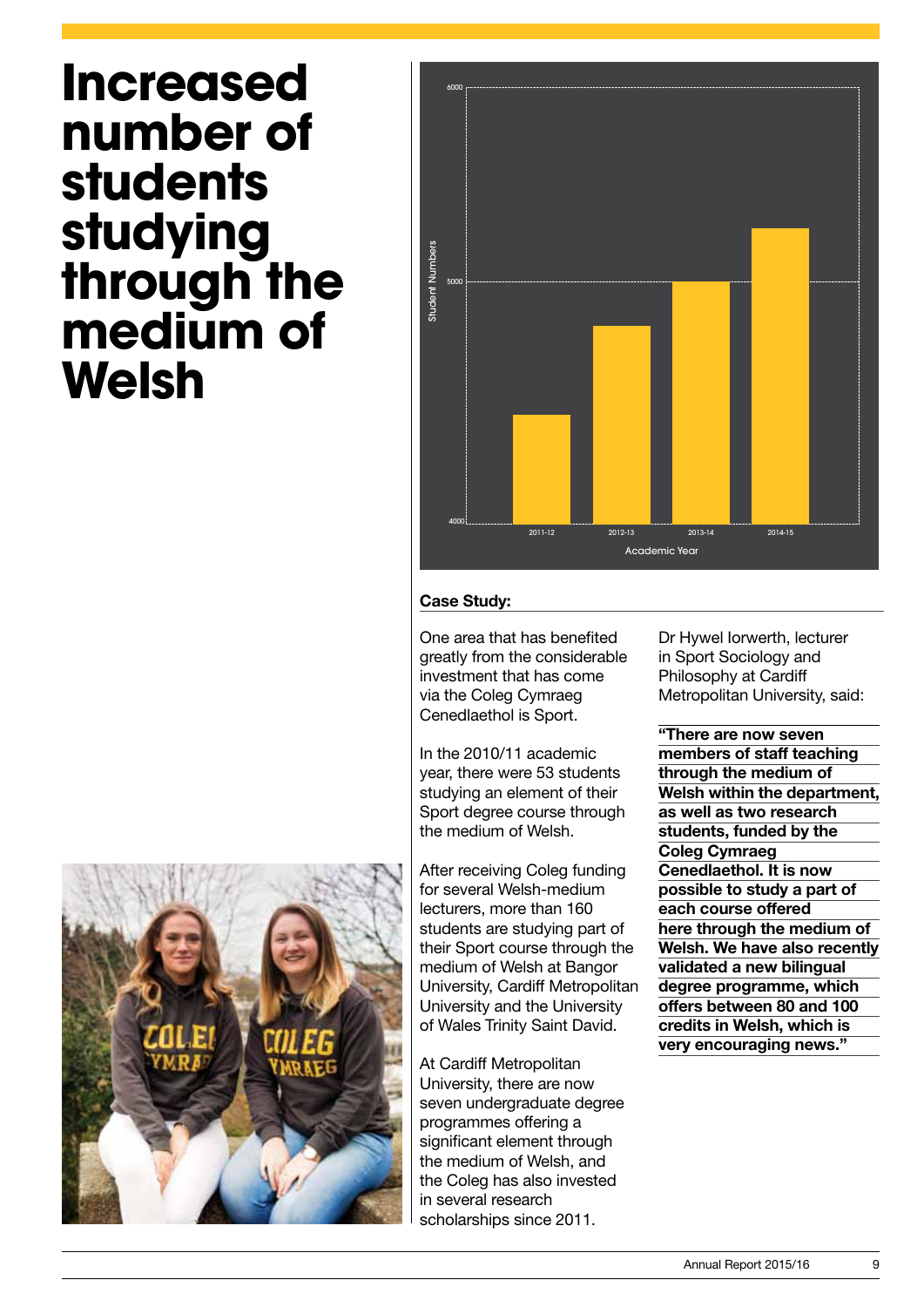## **Developing a bilingual workforce**

The Coleg is fully committed to the work of developing a bilingual workforce.



As well as developing Welsh-medium provision, the Coleg has introduced specific schemes to help students develop their skills in Welsh. The aim is to equip students with high levels of Welsh language skills in order to contribute towards improving their employability. Increasing language proficiency, and increasing students' confidence in their own language skills, are key elements in ensuring that graduates can work confidently in Welsh and bilingually, in whatever vocation, after they leave university.

The Coleg has offered students a Language Skills Certificate since 2013, providing evidence to employers of students' ability to work in Welsh in a professional context. To date, 726 students have received the Certificate. In 2016/17, it will be accredited by WJEC.

Over 300 employers have already declared their support for the Certificate, and in 2016/17 the Coleg will work more closely with employers to ensure that the qualification is recognized formally in the workplace. The Certificate will help students as they apply for jobs in the future, and will help employers identify the linguistic skills of graduates when making appointments.

As well as providing a general Language Skills Certificate for students, in 2015/16 the Coleg introduced a Language Competency Certificate for Teachers as part of a pilot scheme for the Welsh Government. The aim of this new Certificate, provided to prospective teachers on postgraduate teacher training courses, is to recognise levels of language skills (verbal and written) among prospective teachers, as well

as demonstrating their ability to teach confidently and to a high standard through the medium of Welsh. With growing demand for more qualified teachers who can teach through the medium of Welsh, this Certificate is a step towards an increased focus on developing the language skills of prospective teachers, as well as strengthening recognition for teachers who can speak Welsh. The Coleg will develop this scheme further in 2016/17.

As well as developing the language skills of the future workforce, the Coleg has developed a successful work experience scheme that gives students the opportunity to undertake a period of Welshmedium work experience during their time at university. The Coleg has developed a network of employers prepared to accommodate students on work experience, and 55 students now undertake a period of work experience through the medium of Welsh each year.

#### The locations in 2015/16 included:

| <b>Brecon Beacons National Park</b> |
|-------------------------------------|
| Darwin Gray law firm                |
| Legal Division,                     |
| Welsh Government                    |
| Pontio                              |
| Swyddle                             |
| <b>Techniquest</b>                  |
| Labour Party, Llanelli              |
| Dunn and Ellis Solicitors,          |
| Porthmadog                          |
| North Wales Wildlife Trust          |
| <b>Wales House, Brussels</b>        |
| <b>Gwion Lewis, Barrister</b>       |
| <b>Conwy Council Social</b>         |
| Work Team                           |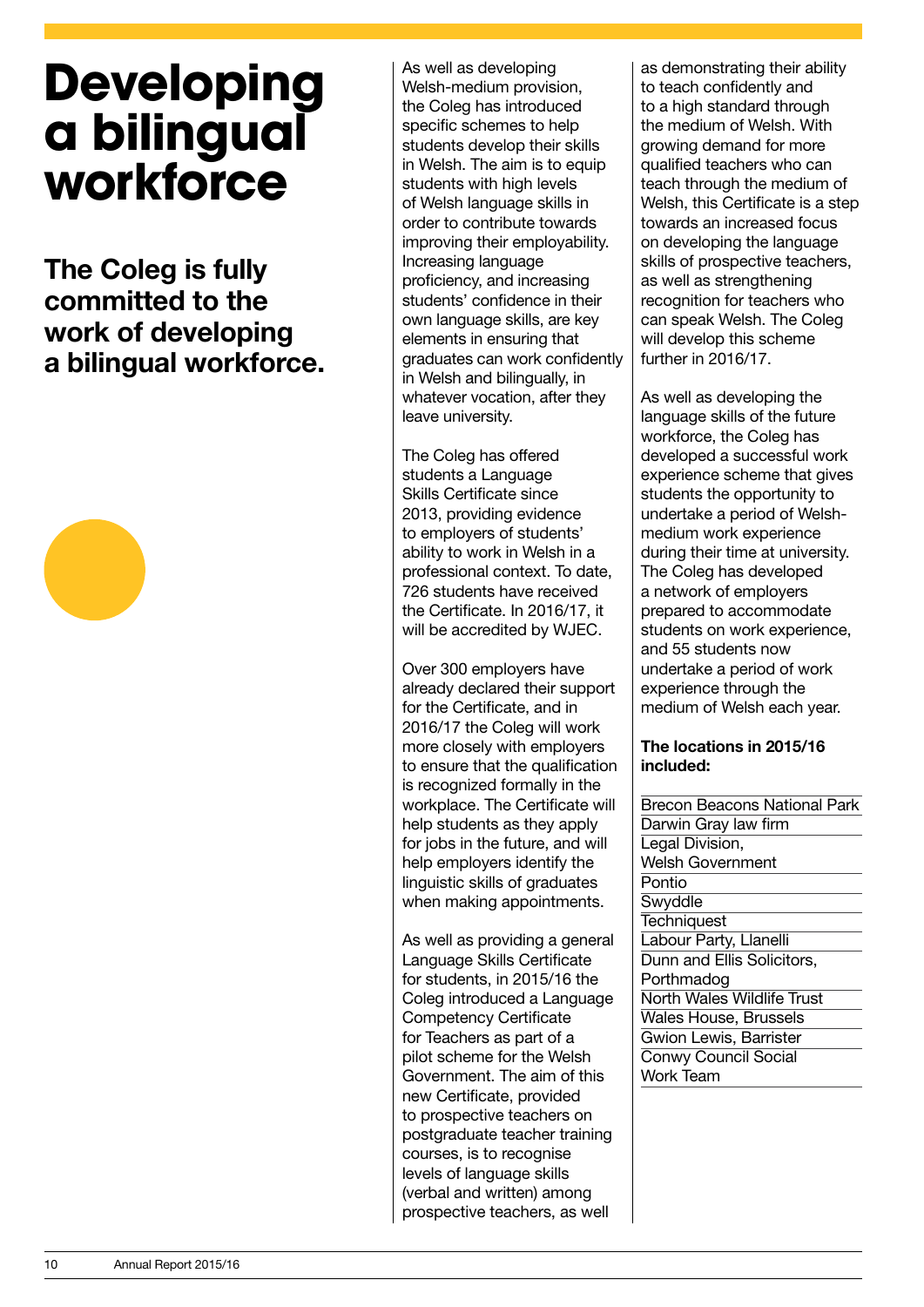Preparing students for the workplace: **Developing students who are confident in using Welsh both orally and in writing**

**students have passed the Welsh Language Skills Certificate 726**

**300+**

**employers have declared their support for the Certificate**

**130**

**companies & organisations have accepted students on Welsh language work experience placements from local government and private companies to organisations such as the Urdd and the Welsh Government**

**150**

**students complete a Welsh language work experience placement every year through the Coleg's work experience scheme**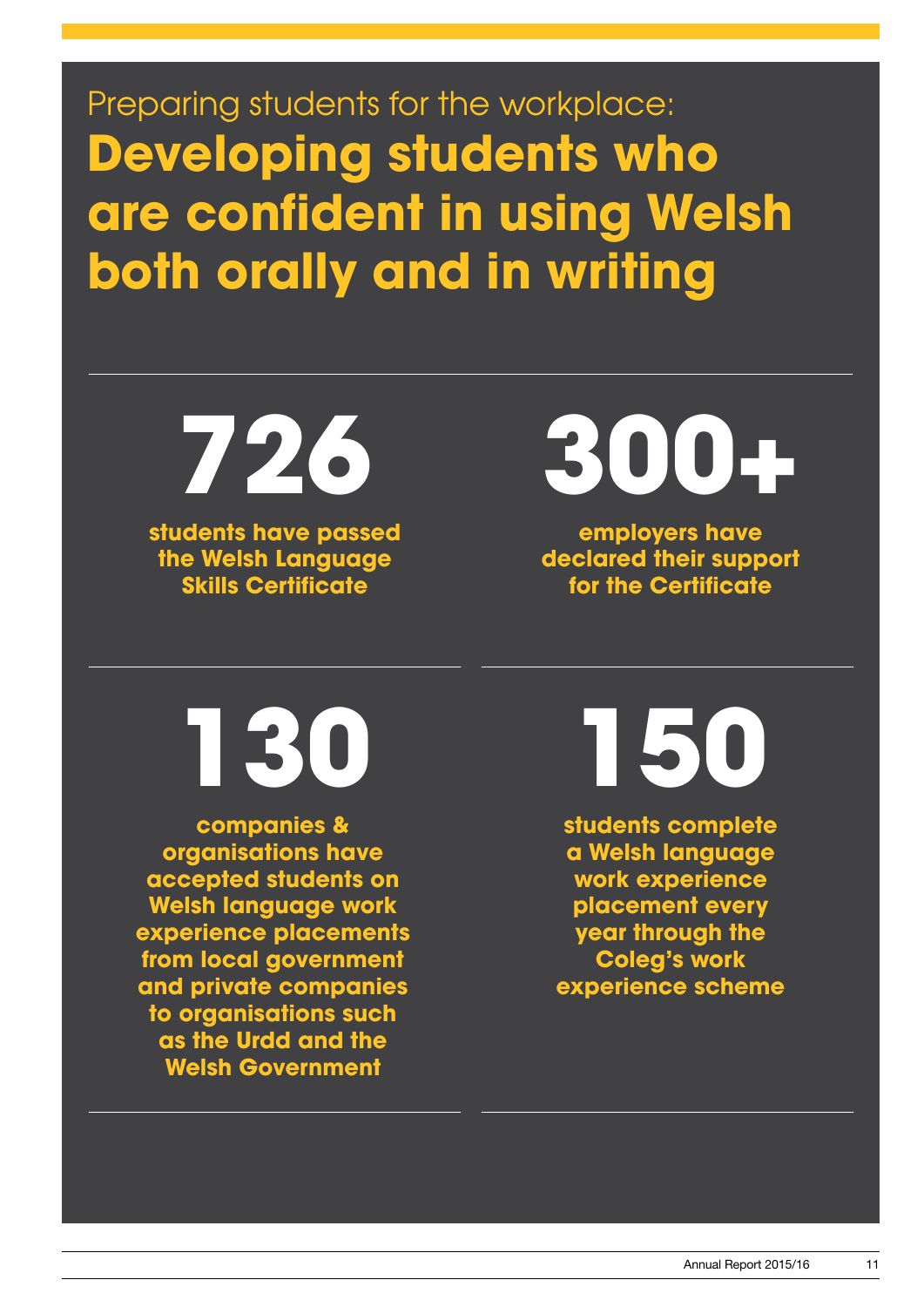## **The Academic Staffing Scheme**

Introducing new subject areas in 2015/16

The Coleg has appointed a number of lecturers in new subject areas during the year. For the first time ever, investment was seen in Engineering, Surveying and Land and Property Studies, as well as Speech and Language Therapy.

This was the fifth year of the Academic Staffing Scheme, and the final year of the awards based on the funding put in place when the Coleg was established. Since 2011, the Coleg Cymraeg has funded 115 new lecturers to teach subjects through the medium of Welsh at universities across Wales, in 36 different subject areas.



The Academic Staffing Scheme is an integral part of the Coleg's academic planning processes. The Scheme's main objective is to foster world-class lecturers known for innovation and excellence in teaching and research. The scheme enables institutions providing higher education to contribute to the development, maintenance and achievement of the Coleg's national academic plans in a strategic and sustainable manner.

Dr Eifion Jewell, a science, engineering and business expert within the printing and coating industry, was appointed to a lecturing post in Engineering at Swansea University. Eifion spent his initial period in post promoting the subject area as a subject that can be studied successfully through the medium of Welsh.

Owain Llywelyn was appointed to a lecturing post in Surveying and Land and Property Studies at the University of South Wales. Owain spent over 30 years in the private sector as director of several public companies. He remains a representative and spokesperson on the international management board of the Royal Institute of Chartered Surveyors (RICS).

After a period as a scholarship holder on the Coleg's Research Scholarships Scheme, Rhonwen Lewis was appointed as a Speech and Language Therapy lecturer at Cardiff Metropolitan University. Rhonwen's specialist field is bilingualism, with particular attention on developmental speech difficulties affecting children.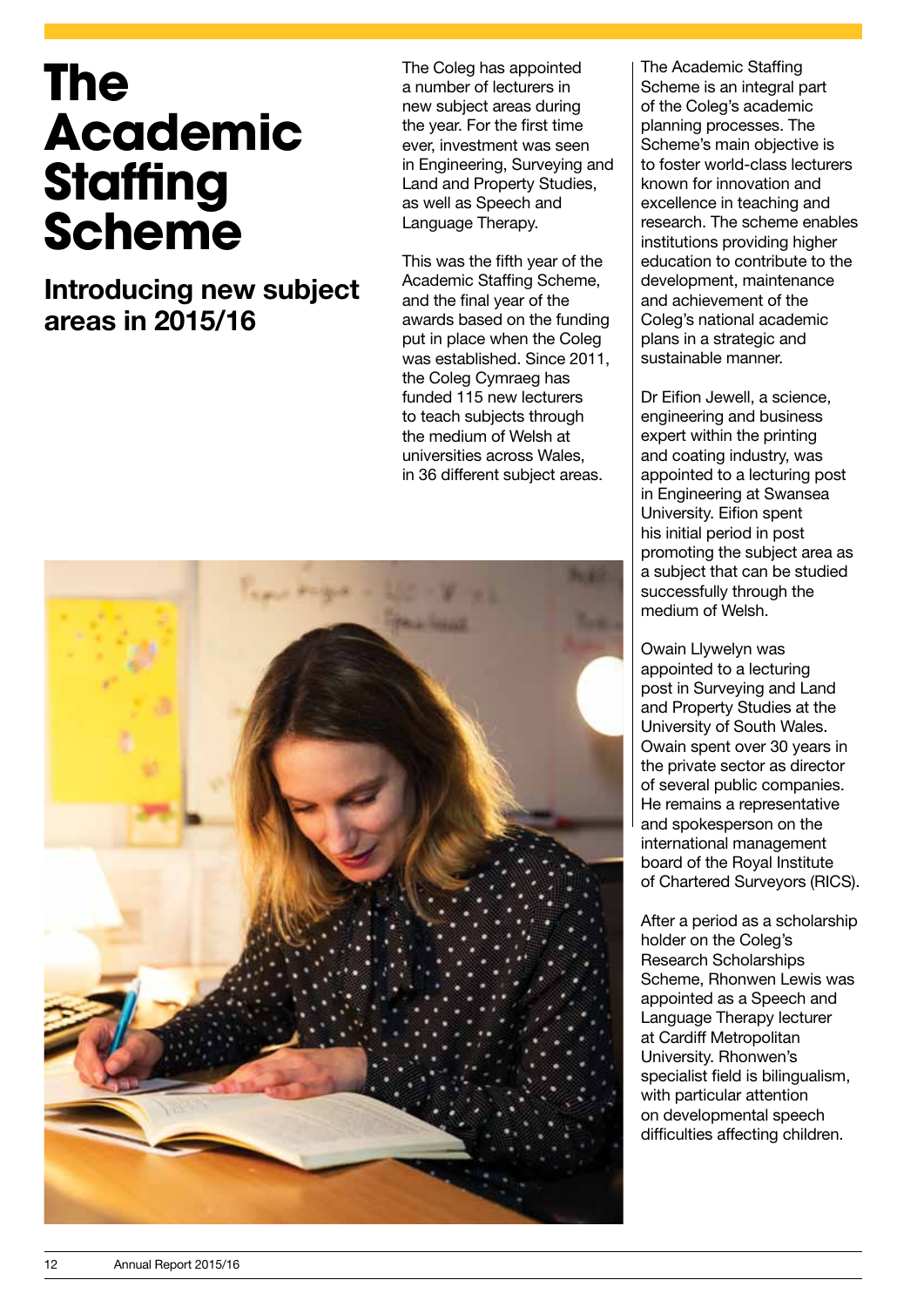

### **The Academic Staffing Scheme is an integral part of the Coleg's academic planning processes.**

#### Coleg Associate Lecturers

Another exciting development during 2015/16 was the establishment of the Coleg Cymraeg Cenedlaethol 'Associate Lecturers'. This category of lecturer has been specifically created for former Staffing Scheme postholders. However, the Coleg intends to extend this scheme to allow any academic who is a member of the Coleg and who teaches through the medium of Welsh to be known as an associate lecturer.

For more information about the aims and objectives of the scheme, together with the details of lecturers funded during the last five years, see:

www.colegcymraeg. ac.uk/en/thecoleg/ colegcymraeglecturers/

#### Social Work

One of the successes of the Academic Staffing Scheme is the progress made in the field of Social Work.

Following investment by the Coleg, there are opportunities to study undergraduate courses through the medium of Welsh in this key area at Swansea University and Grŵp Llandrillo Menai, as well as opportunities to follow a flexible study route through the Open University.

At Bangor University, a postgraduate Social Work course can be studied entirely through the medium of Welsh, where a number of students qualify each year to practise in Welsh. The aim of the MA Social Work programme, coordinated by Gwenan Prysor (a lecturer of the Coleg's Academic Staffing Scheme), is to prepare students to be able to undertake a post in the qualified professional social work workforce.

The degree was developed in partnership with the Local Authorities of Gwynedd, Anglesey and Conwy.

The local authorities – who are formal partners – are involved in student recruitment and selection, and contribute to teaching and assessing students. The main partners also provide practice learning opportunities, ensuring that students develop a strong understanding of social work practice in the north of Wales, alongside their academic development. The scheme provides a programme that meets the requirements of the 'Framework for the Degree in Social Work in Wales', Care Council for Wales (2012).

Nationally, this degree is considered to be an ideal example of how to address the need to develop qualified workers in response to demand in the sector. There is an intentional connection between the number of places available on the course and the demand within the local workforce itself. The degree has gone from strength to strength, and since its establishment, the number of students enrolled on the degree has increased from 12 in 2012 to 22 during the current academic year.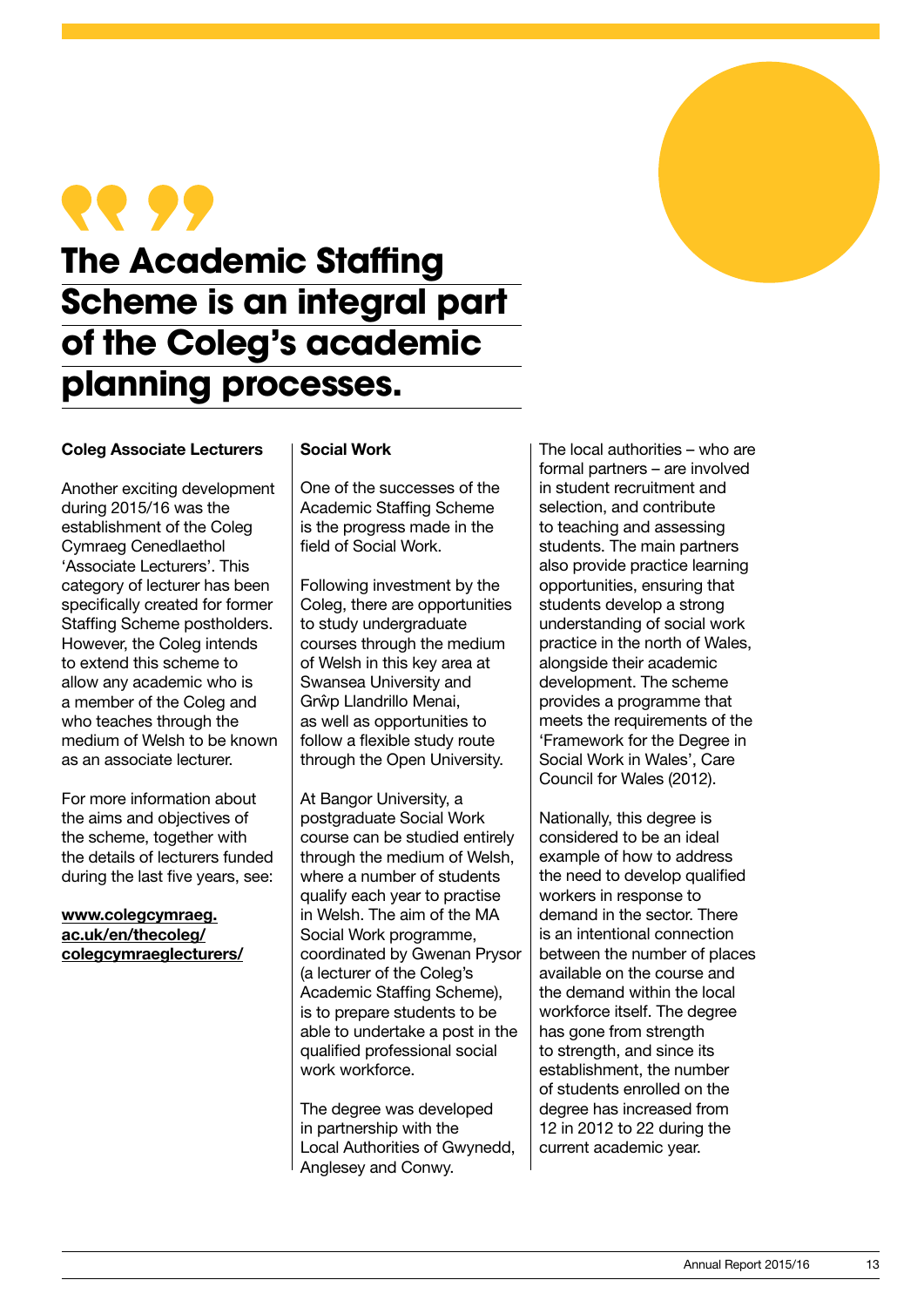## **Coleg Scholarships**

## 56.66

**Considering how competitive jobs are today, I thought the fact I have skills in the Welsh language would help me when looking for a job in the future.**

The Coleg offers two types of scholarship annually:

#### Main Scholarship

£3,000 over three years for studying at least 66% of the course through the medium of Welsh

#### Incentive Scholarship

£1,500 over three years for studying at least 33% of the course through the medium of Welsh – in specific subjects.

The Coleg Cymraeg also offers research scholarships annually.

The scheme contributes to the Coleg's strategic aim of 'promoting and developing scholarship, research and publishing through the medium of Welsh' by attracting the brightest and most motivated graduates each year to the scheme and developing the highest quality researchers here in Wales.

## **Coleg Scholarships:**

**£1.3m**

**Investment of £1.3m in the Coleg's scholarship scheme since 2011**

**800**

**Over 800 students have benefited from receiving one of the Coleg's scholarships**

**£1,500 & £3,000**

**Scholarships worth £3,000 and £1,500 are available to undergraduate students to study a course entirely or partly through the medium of Welsh at university.**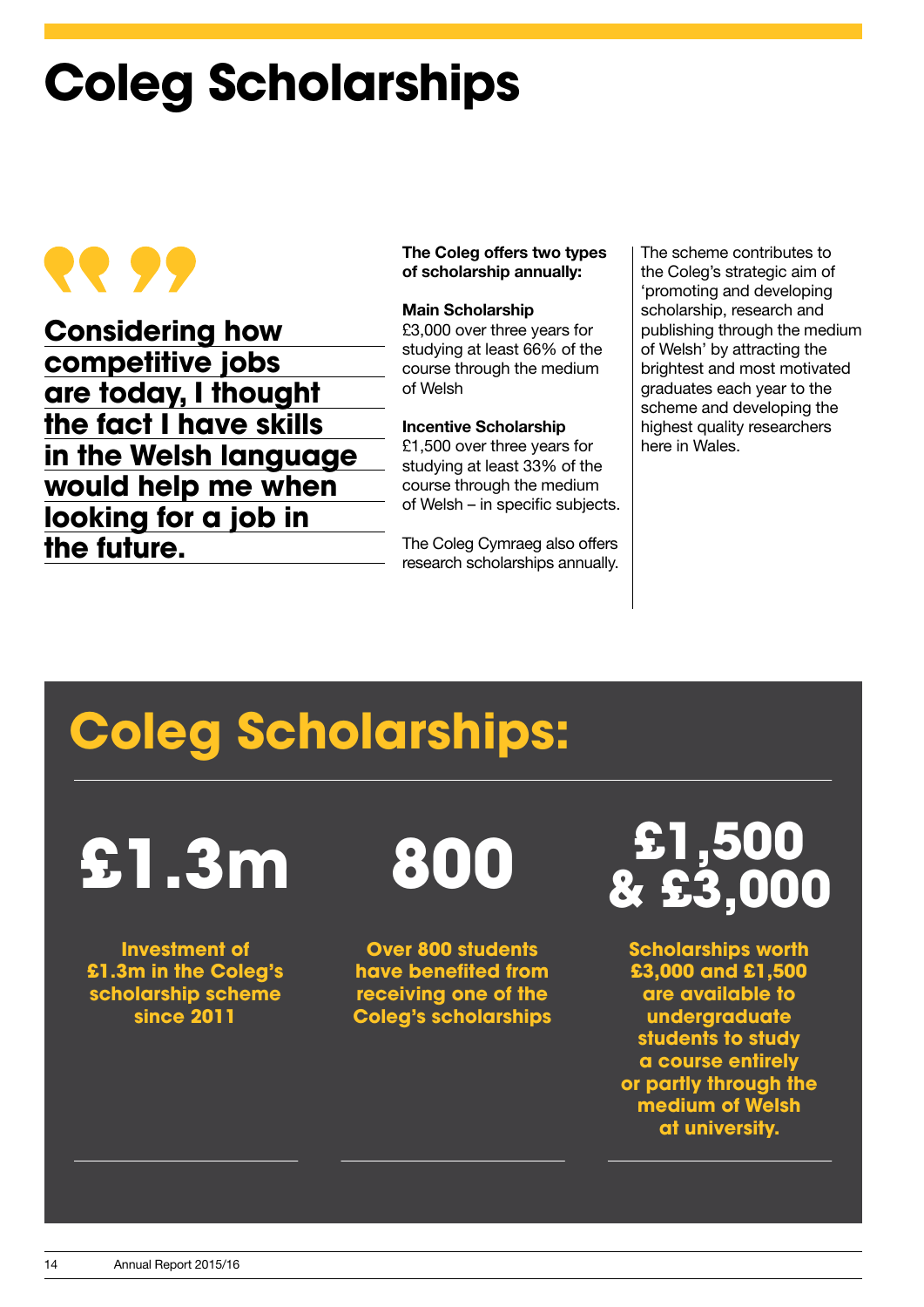

#### Elen benefits from a main scholarship

Elen Davies, originally from Pencader in Carmarthenshire, is one of the Coleg Cymraeg's ambassadors. She studies Welsh and Journalism through the medium of Welsh at Cardiff University.

Elen was successful in her bid to receive one of the Coleg's Main Scholarships, of £3,000 over 3 years.

She said: "I heard there was demand for Welsh-language journalists, and considering how competitive jobs are today, I thought the fact I have skills in the Welsh language would help me when looking for a job in the future.

The Coleg's main scholarship is so valuable, especially to buy books and teaching materials, and of course it helps you enjoy the social life at university too. The application form only takes a few minutes to complete, but those few minutes can make a big change to your university life. The funding is so valuable in every way, and all you have to do is study through the medium of Welsh. Money for studying in your natural language, how great is that?"



Elen Davies **Rebecca Lynne Williams** 

#### Employability is important to Rebecca

Rebecca Lynne Williams, originally from Tonypandy in the Rhondda, is a Business Management student at the University of South Wales.

Rebecca received a Coleg Cymraeg Incentive Scholarship, but before she started at university she did not realize how many opportunities she would have by studying the subject through the medium of Welsh.

She said: "There are so many good things that come from studying through the medium of Welsh! The people you meet, the opportunities and the lectures, to name but a few. The Welsh-medium lectures are smaller in size, which I prefer compared to the lectures of 30 people or more. The lecturers are so lovely and supportive.

Before I started at university, I didn't know about all the opportunities that could arise from studying a degree in Welsh; trips, scholarships and the opportunity to be an ambassador.

There is so much support available for students who study through the medium of Welsh. I was worried before I started studying through the medium of Welsh, but once I started the lectures I was sure I had made the right choice. The lecturers are very supportive of the students who are uncertain about the language, and they're more than happy to help develop your confidence. You can submit your work bilingually, which makes many students feel better about studying modules in Welsh. It also looks great on your CV and improves your employability, not just in Wales but across the world."

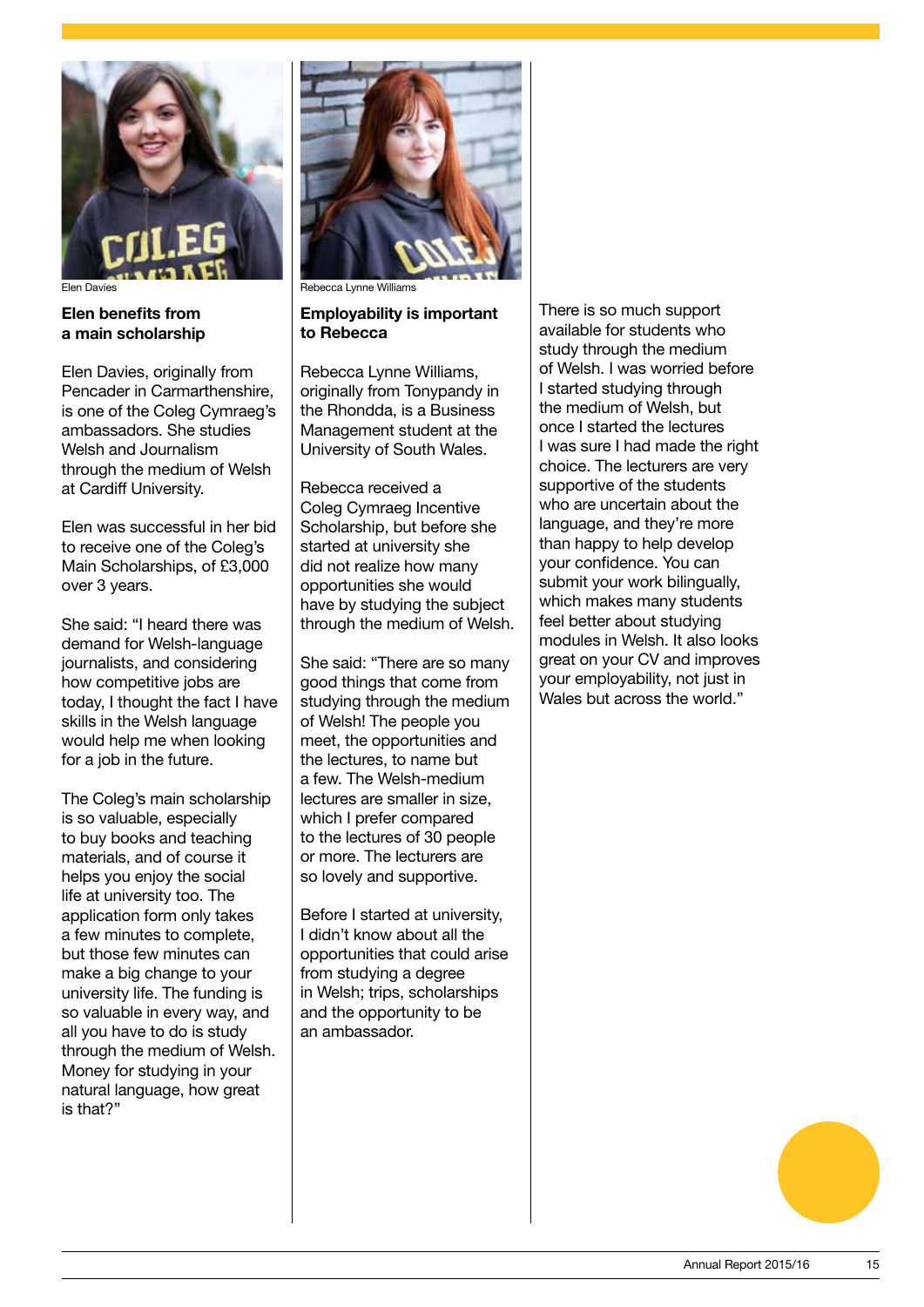## **Coleg Projects**

The Coleg Cymraeg supports a significant number of diverse projects each year through the Strategic Developments Fund and the Small Grants Fund.

The aim of this funding is to support and stimulate strategic developments that promote the Coleg's academic plans.

Here are some examples of projects that were funded recently:

### Sylfeini'r Gyfraith Gyhoeddus (Foundations of Public Law)

This comprehensive e-book by Keith Bush QC is an indispensable resource for anyone studying the Public Law and Constitutional Law of Wales and the United Kingdom through the medium of Welsh. Over the last few decades, a body of Welsh law has been created, and created in Welsh, but there have been few learning materials available to students who wish to study that law through the medium of Welsh. This textbook is a step towards addressing that problem and is the first in a series of substantial textbooks that will address the core subjects of Welsh and English law. The project, led by Professor Thomas Watkin, chair of the Editorial Board, and managed by the School of Law at Bangor University, will bring together every university in Wales that offers Law as a subject. The aim and ambition of the project is to create a generation of lawyers and barristers who can practise their legal skills with the same confidence and ease in both languages.

You can read and download the e-book here: www.colegcymraeg.ac.uk/llyfrau/ sylfeinir-gyfraith-gyhoeddus

### Esboniadur Beirniadaeth a Theori (Explainapedia of Criticism and Theory)

This is a cross-disciplinary and cross-institutional project led by Swansea University, in collaboration with the Coleg's Language and Literature Panel. This is the first comprehensive explainapedia in the field of Welsh, which includes entries on the main critics and theorists in Wales and beyond, literary movements old and new, as well as various literary devices.

The content for this online resource has been provided by several contributors. The resource is a response to the demand for Welsh-medium textbooks and resources in an area that can be abstruse for students. The Esboniadur supports and enhances the student experience by introducing them to complex ideas such as structuralism, feminism and post-colonialism, and by doing so in a concise and clear way.

This pioneering resource has been published on the Porth, the Coleg Cymraeg's e-learning and resource platform: https://wici.porth.ac.uk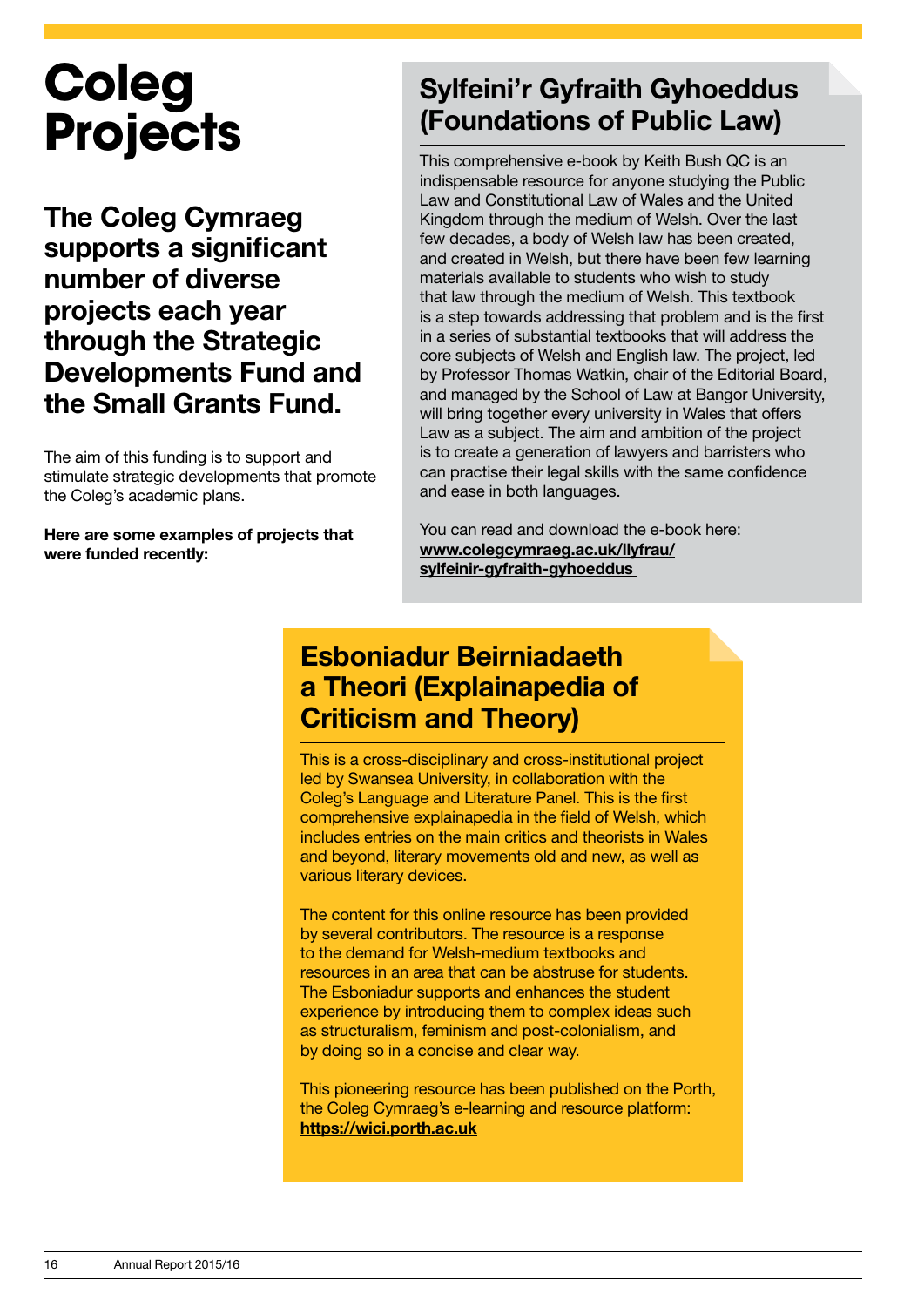### Cynhadledd Wyddonol y Coleg Cymraeg (Coleg Cymraeg Science Conference)

The Science Conference is a well-established fixture in the Coleg's conferences calendar, and was held for the fifth consecutive year in 2016. The Conference provides a platform for Welsh-speaking scientists to share the results of their research and discuss various topics within the Sciences.

There were contributions this year from a wide range of academics from Wales and beyond, with contemporary topics ranging from the discovery of new antibiotics to thermoelectric materials. As usual, the conference also provided opportunities to publish in the Coleg's academic journal, Gwerddon.

### Astudiaethau Cyfieithu Proffesiynol (Professional Translation Studies)

This brand new postgraduate course, supported by the Coleg Cymraeg, was launched at an event at the National Eisteddfod in Abergavenny (August 2016). The course aims to provide innovative training to prospective and current translators, ensuring active collaboration with the professional sector and the translation industry.

After all the preparatory work, the final validation, the collaboration, and a busy summer conducting taster sessions at locations across Wales, the first intake of students was welcomed in September 2016. Most of the provision is provided by Aberystwyth University, but the University of Wales: Trinity Saint David also offers some modules. The ten enthusiastic students in the initial cohort come from diverse backgrounds, and follow one of three possible routes: a Certificate, a Diploma or a full MA. Each one is, of course, very keen to pursue a career in translation.

A number of leading experts in the translation and editing sector have already contributed to the teaching, including officials from the Welsh Government's Translation Service, the Welsh Assembly's Translation Service, and several freelance translation and editing professionals. Alongside learning the translator's craft, students are given the opportunity to gain invaluable practical experience in the workplace by working with companies and dedicated translation units within the sector to provide the best opportunities for students. Among the locations used in 2016/17 will be Conwy County Council's Translation Unit, the translation company Cymen, the Welsh Government's Translation Service, and the translation company Nico.

This postgraduate scheme has had a very promising start, and we look forward to developing the provision further in 2016/17.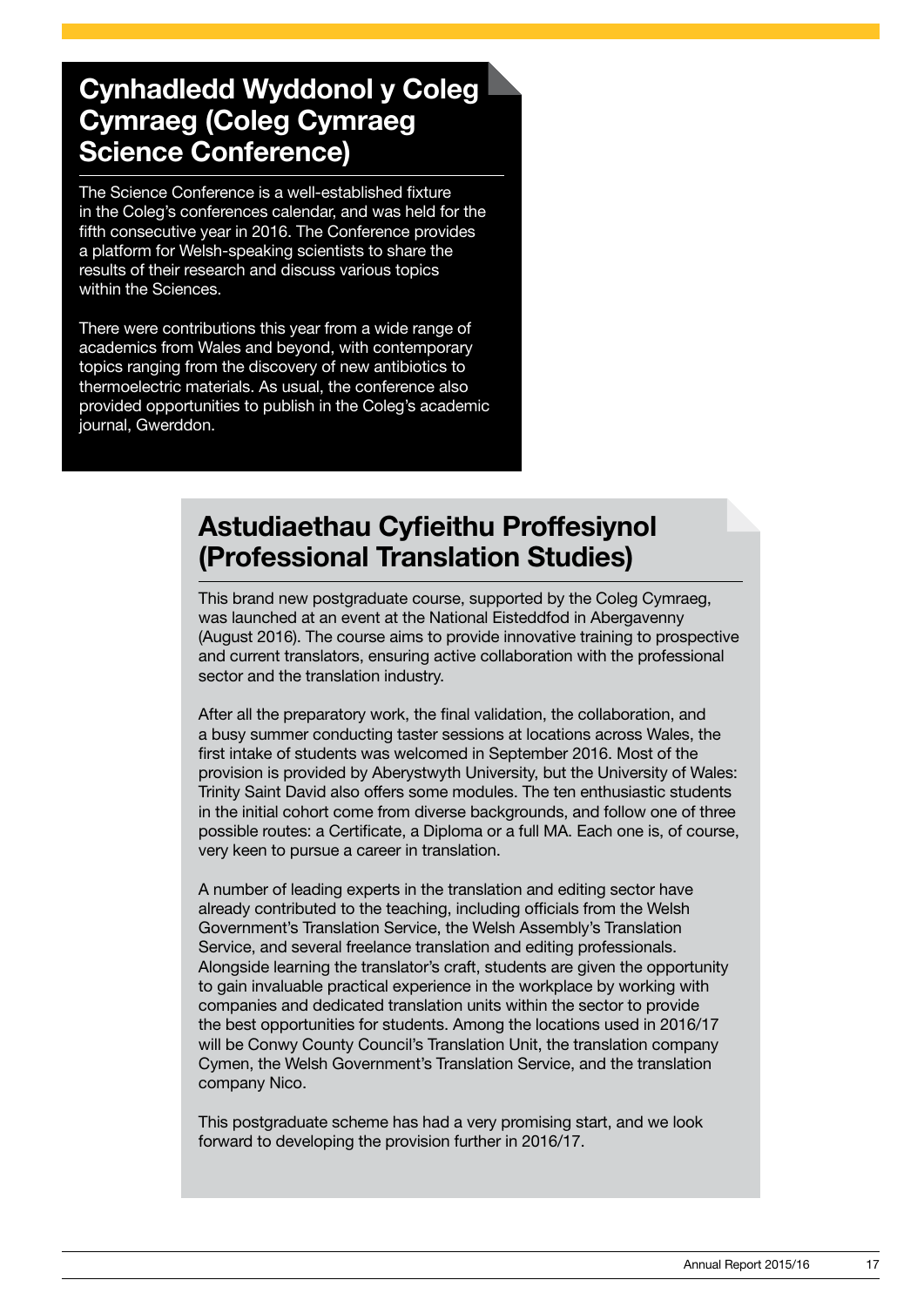## **The past year**

#### Doctors of the future on S4C

Two students of Medicine who receive financial support from the Coleg Cymraeg had their moment of stardom this year on a series by S4C.

Elin Crockett from Bridgend and Manon Fflur Thomas from Caernarfon, who are studying Medicine at Cardiff University, appeared on a programme called Doctoriaid Yfory (Doctors of Tomorrow). Both receive an Incentive Scholarship of £1,500 from the Coleg because they study part of their course through the medium of Welsh.

In recent years the Coleg Cymraeg has invested heavily in health-related subjects, and there is now a substantial team of lecturers in the fields of health and care, across the length and breadth of Wales.



#### Need for even more students to study Health-related subjects in Welsh

In welcoming the launch of the follow-on strategic framework to the Welsh Government's 'More than just Words' strategy, the Coleg made a commitment to work with the Government to ensure that even more students choose to study Health-related subjects through the medium of Welsh at Welsh universities.

A central element of the new framework is to train a bilingual workforce to work bilingually in the health sector in Wales.

The Coleg is proud of the great strides taken in recent years with the appointment of new lecturers in the fields of Medicine, Pharmacy, Nursing, Midwifery, Social Work, Speech and Language Therapy and Health Sciences. There are now hundreds of students training each year as bilingual health professionals.

However, the Coleg realizes the need to do more to attract students to the field of health, and is looking forward to working with Welsh universities and the Government to respond to the challenge.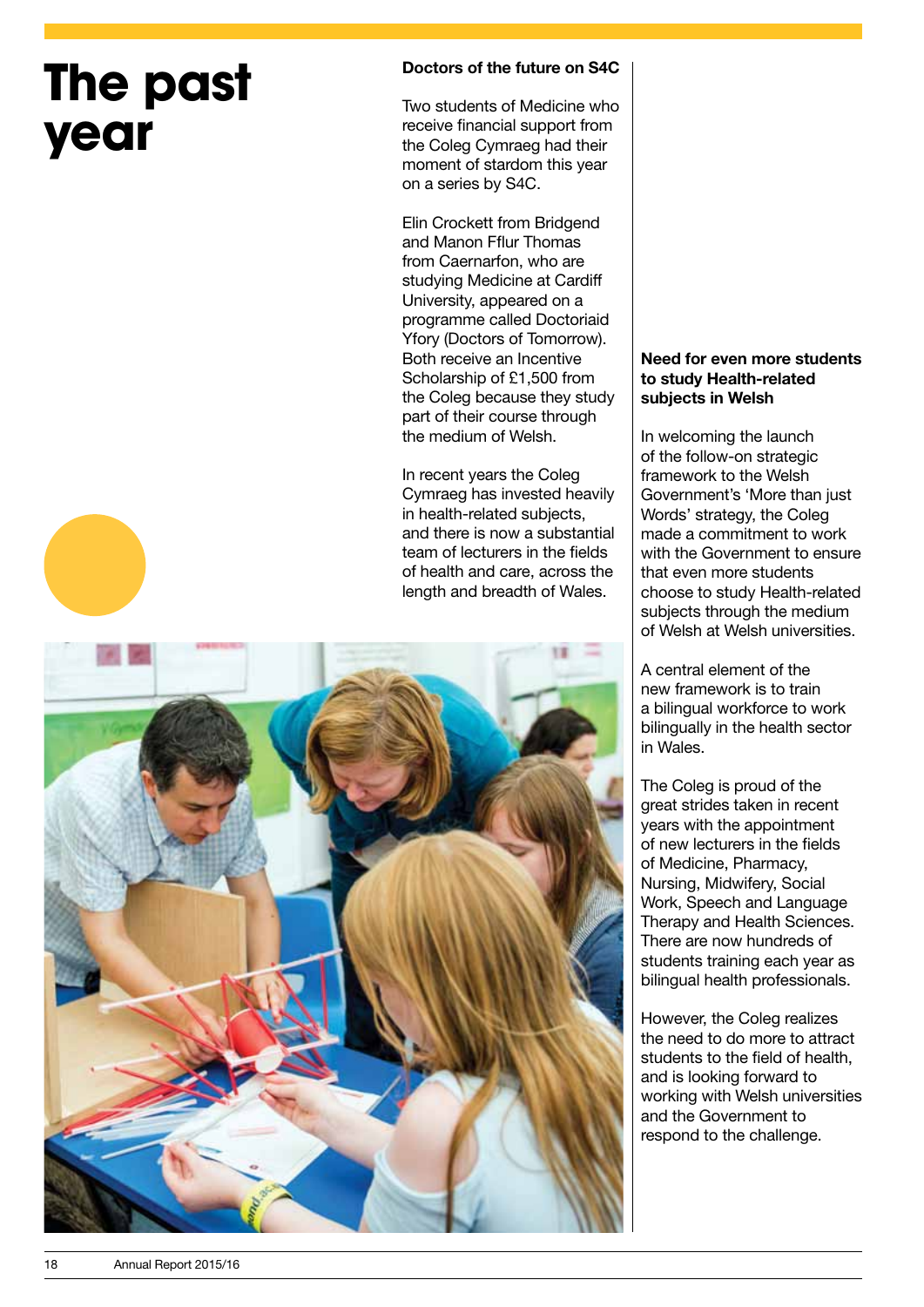#### Launch of Ambassador Scheme

Fourteen ambassadors were appointed under the Coleg's new ambassador scheme following a successful pilot.

The main duty of the ambassadors is to engage with prospective students and emphasize the value of Welshmedium higher education, as well as to demonstrate how they have benefited from receiving their education partly through the medium of Welsh.

A blog called Llais y Llysgennad (Ambassador's Voice) was also launched to give the ambassadors a platform from which to outline the life of a Welsh-medium student in the form of photos, videos and much more.

One of the ambassadors appointed at Bangor University was Erin Jones from Bontnewydd near Caernarfon, a former pupil at Ysgol Syr Hugh Owen who is studying Adult Nursing. She said: "Being an ambassador is a great opportunity to emphasize the value of Welsh-medium higher education and help pupils make the

#### right choice." Open University Partnership

The Coleg has established a new partnership with the Open University in Wales in order to support and enhance part-time and distance learning opportunities through the medium of Welsh.

The two organizations have already worked together on a number of initiatives over the last few years, including the lectureship in Social Work at the Open University that is funded by the Coleg, along with the constant discussions taking place in order to draw on the expertise of the Open University as the Coleg develops further resources.

#### Redevelopment of the Coleg's e-learning Library

The Coleg Cymraeg's online Library was upgraded to enable students and lecturers to take advantage of the latest e-learning technology. The Library is home to hundreds of Welshmedium higher education resources on a wide range of topics. The recent upgrade means that Library users will be able to take advantage of the latest developments in e-learning technology, such as interactive quizzes and videos and lecture capture technology. Lecturers can also edit videos and record live TV.

The Library includes resources such as lectures, e-books, TV programmes from S4C's archive, scientific articles

#### and study advice. Science and Technology Pavilion

For the first time ever, the Coleg has developed a partnership with the National Eisteddfod to organize the provision in the Science and Technology Pavilion on the maes for the next three years. The Welsh language provision available for students to study STEM subjects at Welsh universities has developed significantly since the Coleg's establishment. Organizing the Science Pavilion is an opportunity to collaborate, not only with the National Eisteddfod, but also with universities and other companies and organizations to ensure that science and technology are made accessible to everyone.

#### Increasing the progression rates to Welsh-medium higher education

For two years, the Coleg has been running a pilot project in three areas of Wales. The aim of the work was to raise the awareness of year 9, 10 and 11 pupils, together with their teachers and parents, of the opportunities and benefits available to them by continuing with their education through the medium of Welsh. The pilot project was implemented in two schools in Gwynedd (the Arfon area), Carmarthenshire and Rhondda Cynon Taf.

The project has now ended, but the work continues to improve teachers' awareness of the Coleg's work. This includes plans to raise awareness among the senior management teams of secondary schools across Wales, give presentations to teachers and create lesson plans for personal and social education lessons.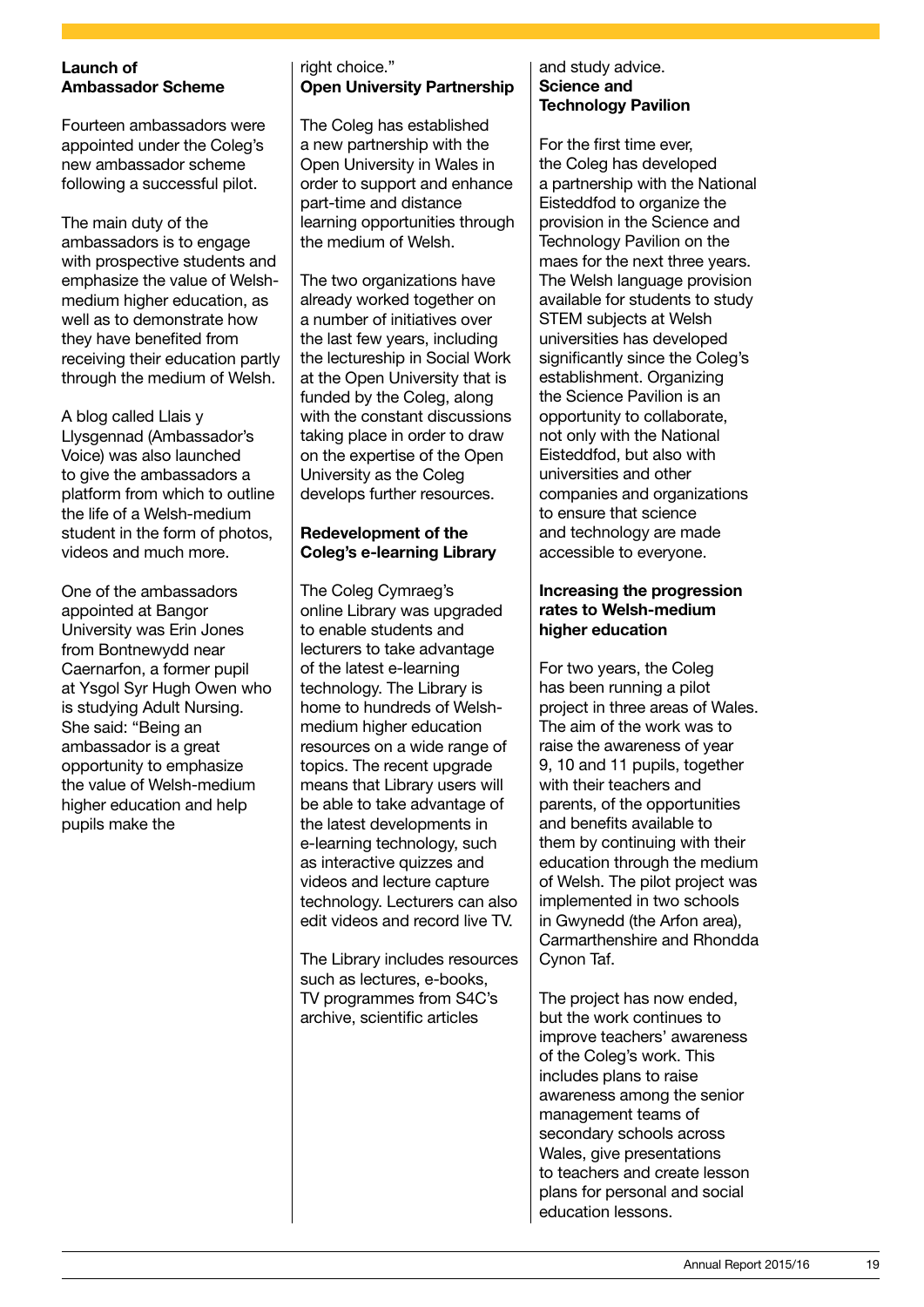## **Appendices**

| 21 | <b>Governance</b>                                |
|----|--------------------------------------------------|
| 25 | <b>Membership of the Coleg's</b>                 |
|    | main committees                                  |
| 27 | <b>Coleg officers, staff and main providers</b>  |
|    | of professional services                         |
| 28 | Lecturing posts funded by the Coleg,             |
|    | either fully or partly, through the              |
|    | <b>Academic Staffing Scheme in 2015/16</b>       |
| 31 | <b>PhD students funded by the Coleg</b>          |
|    | through the Research Scholarships                |
|    | <b>Scheme in 2015/16</b>                         |
| 33 | <b>National projects and other projects</b>      |
| 36 | <b>Support for higher education institutions</b> |
| 37 | <b>Finance</b>                                   |
|    |                                                  |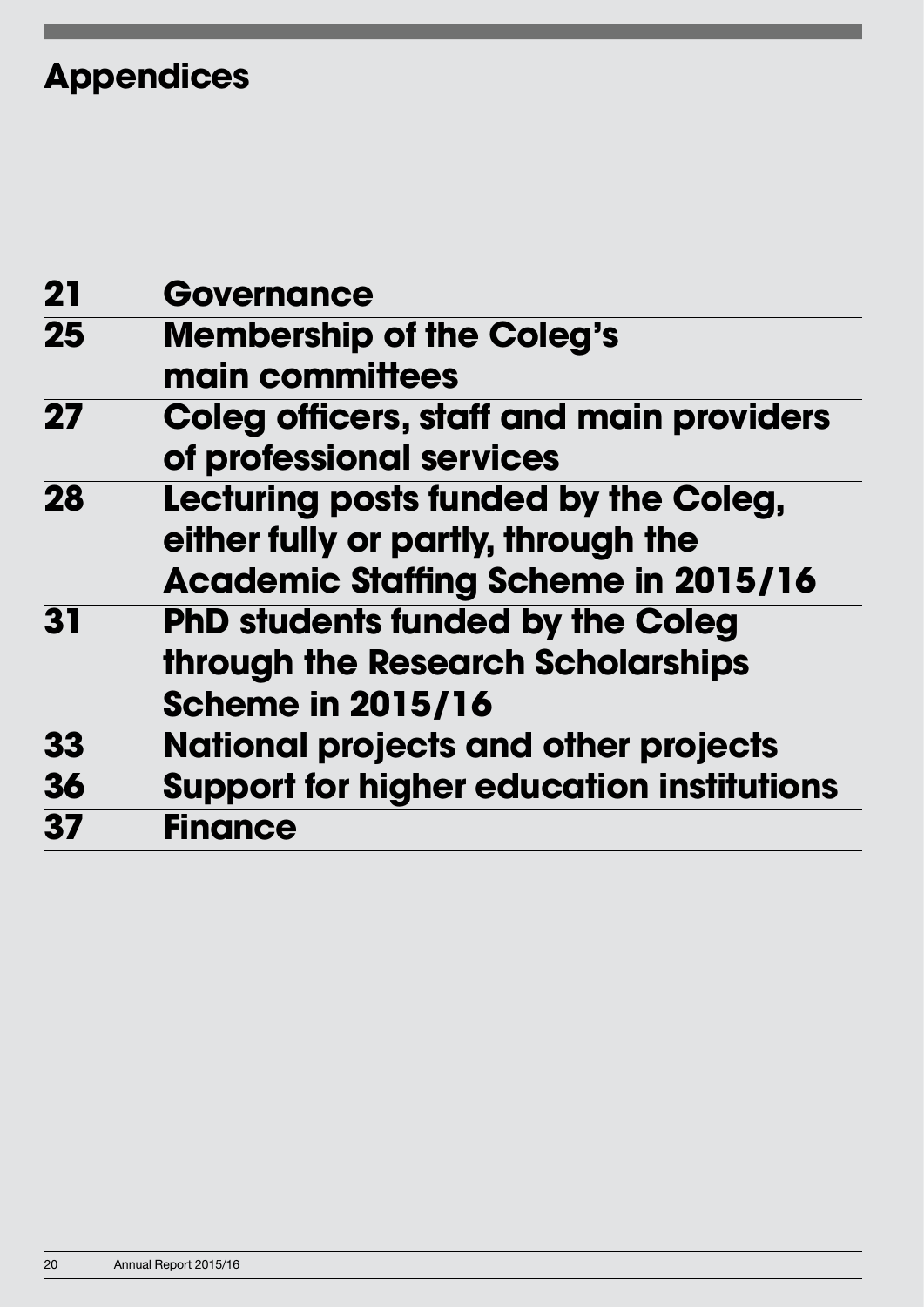## **Appendix 1 Governance**

#### Court Members

The constitution notes that the Coleg Cymraeg Cenedlaethol has a certain number of institutional members and stakeholder members represented at meetings of the Coleg Court, including the Annual General Meeting.

#### The institutional members during 2015/16 were:

- **Swansea University**
- Aberystwyth University
- **Bangor University**
- Cardiff University
- $\bullet$  University of Wales
- **.** University of Wales Trinity Saint David
- $\bullet$  University of South Wales
- **•** Cardiff Metropolitan University
- **•** Glyndŵr University
- **•** The Open University in Wales

#### The stakeholder members during 2015/16 were:

- The Student Membership of the Coleg Cymraeg
- The Staff Membership of the Coleg Cymraeg
- **•** ColegauCymru
- **•** Welsh Local Government Association
- Cymdeithas Ysgolion dros Addysg Gymraeg (the association of schools for Welsh-medium education) [CYDAG]
- National Library of Wales
- $\bullet$ Mudiad Meithrin
- NHS Wales Shared Services Partnership: Workforce, Education and Development Services
- Rhieni Dros Addysg Gymraeg (parents for Welsh-medium education) [RhAG]
- UCMC/NUS Wales

The Meeting of the Court, the Annual General Meeting, was held in Cardiff on 2 March 2016.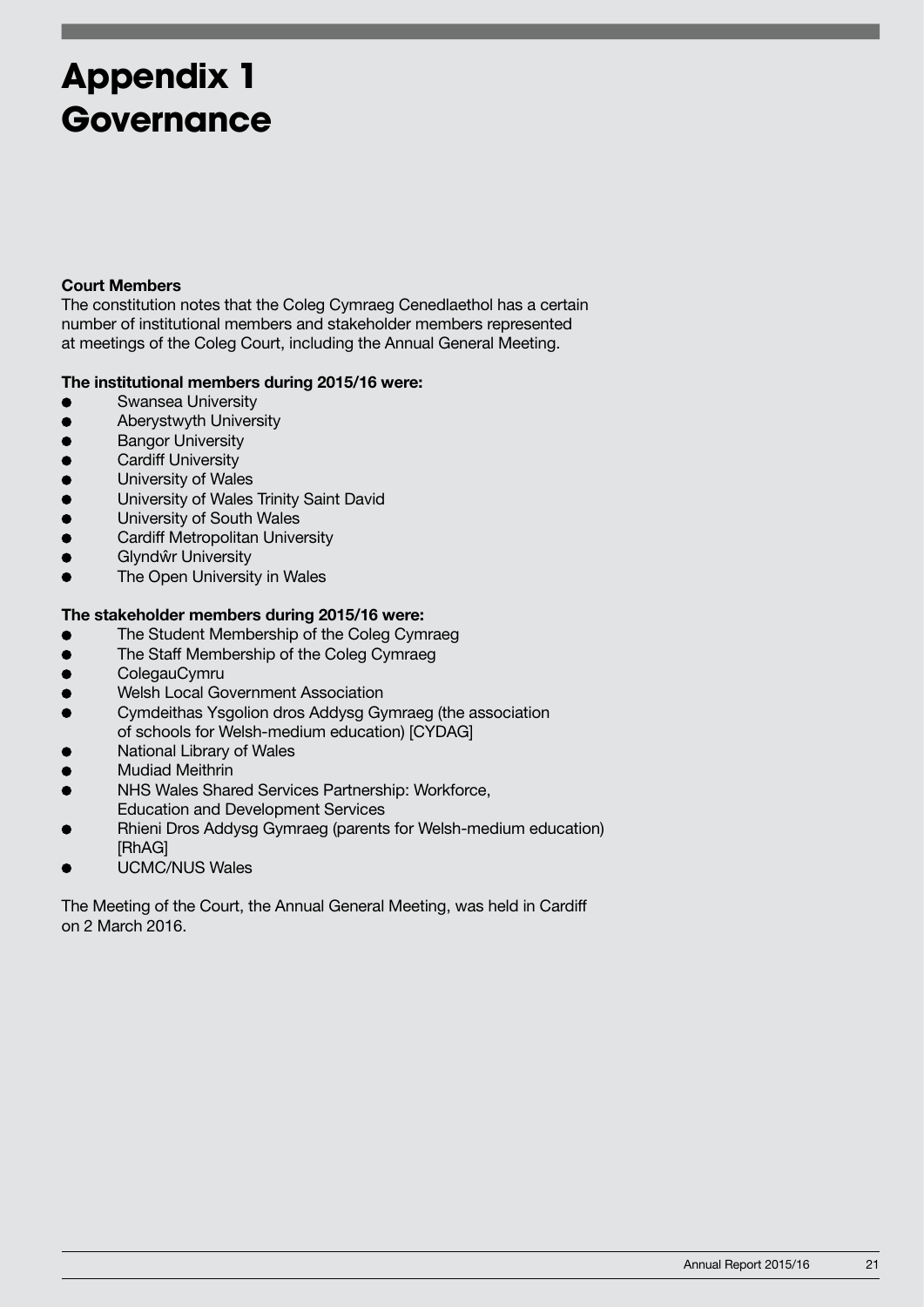### **Appendix 1 continued**

#### TABLE OF ATTENDANCE AT THE COURT

|                                                                 | 2 March 2016 |
|-----------------------------------------------------------------|--------------|
| Andrew Green (Chair)                                            | $\checkmark$ |
| <b>Swansea University</b>                                       | $\checkmark$ |
| Aberystwyth University                                          | $\checkmark$ |
| <b>Bangor University</b>                                        | $\checkmark$ |
| <b>Cardiff University</b>                                       | $\checkmark$ |
| University of Wales                                             | $\checkmark$ |
| University of Wales Trinity Saint David                         | $\checkmark$ |
| University of South Wales                                       | $\checkmark$ |
| Cardiff Metropolitan University                                 | $\checkmark$ |
| Glyndŵr University                                              | $\checkmark$ |
| The Open University in Wales                                    | $\checkmark$ |
| Student Membership of the Coleg Cymraeg Cenedlaethol            | $\checkmark$ |
| Staff Membership of the Coleg Cymraeg Cenedlaethol              | $\checkmark$ |
| ColegauCymru                                                    | $\times$     |
| <b>Welsh Local Government Association</b>                       | $\times$     |
| Cymdeithas Ysgolion dros Addysg Gymraeg                         |              |
| (the association of schools for Welsh-medium education) [CYDAG] | $\checkmark$ |
| National Library of Wales                                       | $\checkmark$ |
| <b>Mudiad Meithrin</b>                                          | $\times$     |
| NHS Wales: Workforce, Education and Development Services        | $\checkmark$ |
| Rhieni dros Addysg Gymraeg                                      |              |
| (parents for Welsh-medium education) [RhAG]                     | $\checkmark$ |
| <b>UCMC/NUS Wales</b>                                           |              |

#### Board of Directors

#### The Coleg's Board of Directors is responsible for setting a strategic direction to the Coleg's work, and it includes 13 members, namely:

- an independent chair (Andrew Green)
- six directors appointed from nominations submitted by higher education institutions
- one elected director representing Welsh-medium teaching staff, who also acts as Coleg Dean
- one director appointed following a process of nomination by UCMC/ NUS Wales
- four independent directors appointed following an external process.

The Coleg has an external Appointments Committee to oversee the process of appointing directors, including the Chair (see Appendix 2).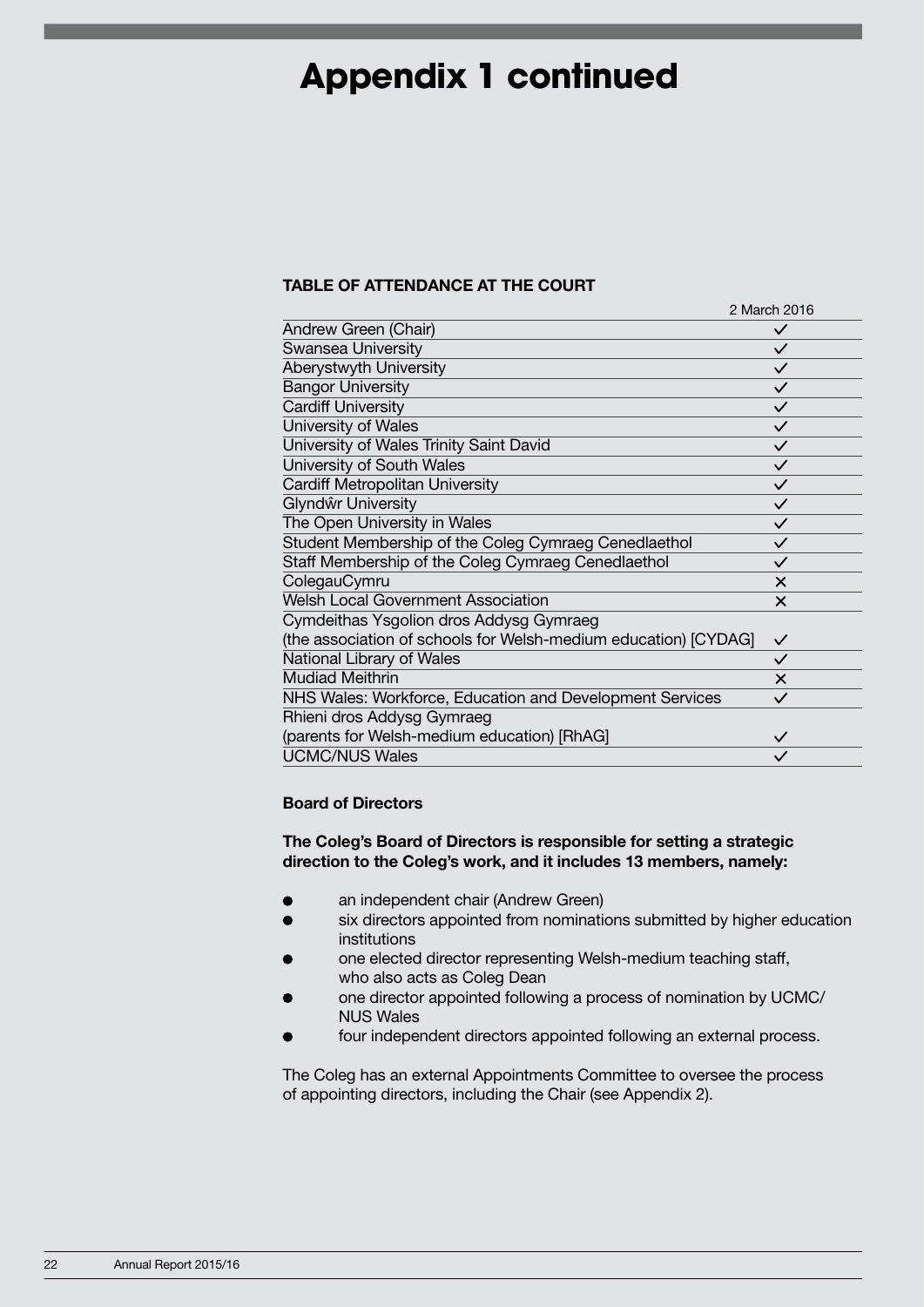#### The Board of Directors met on four occasions during the 2015/16 academic year:

- 24 September 2015 (Llandrindod)
- 25 November 2015 (Carmarthen)
- 3 March 2016 (Cardiff)
- 22 June 2016 (Aberystwyth).

The Board's members during the period up to 31 July 2016 (the year reviewed in this report) were as follows:

#### **Chair**

Andrew Green Appointed from nominations received from Wales' higher education institutions Professor Iwan Davies Professor Jacqui Hare Professor Jerry Hunter Gwilym Dyfri Jones Dr Rhodri Llwyd Morgan Professor Hywel Thomas Appointed by UCMC / NUS Wales Beth Button Appointed by the Coleg's staff membership Dr Hefin Jones Independent Directors Geraint James Dr Gwyn Lewis Ieuan Wyn Linda Wyn (Vice-Chair)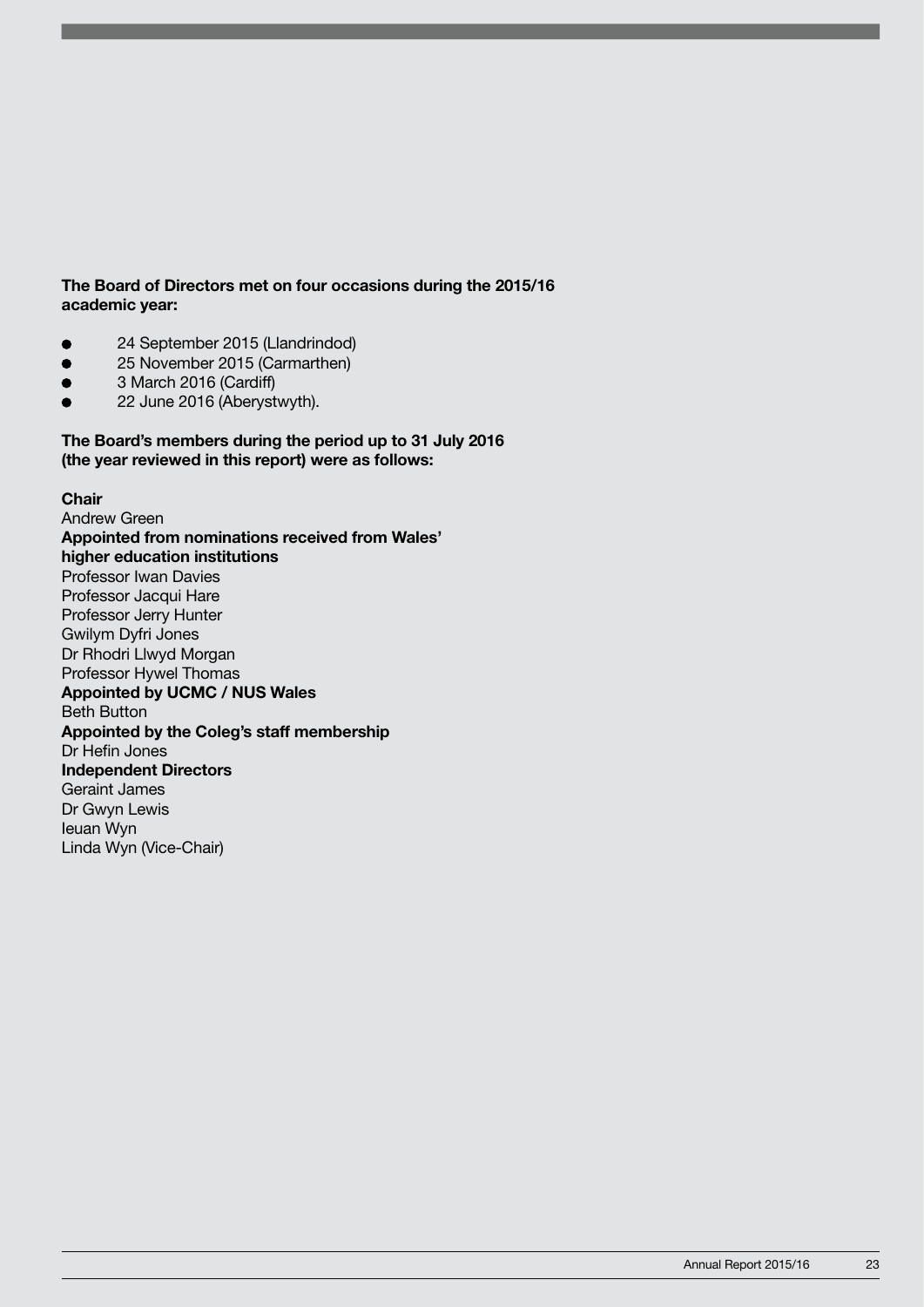## **Appendix 1 continued**

#### TABLE OF MEMBERS' ATTENDANCE AT BOARD MEETINGS

|                               | 23/09/15     | 25/11/15     | 03/03/16     | 22/06/16     |
|-------------------------------|--------------|--------------|--------------|--------------|
| <b>Andrew Green</b>           | $\checkmark$ | $\checkmark$ | $\checkmark$ | $\checkmark$ |
| Chair                         |              |              |              |              |
| <b>Beth Button</b>            | $\checkmark$ | $\checkmark$ |              | $\times$     |
| Director representing         |              |              |              |              |
| students                      |              |              |              |              |
| <b>Professor Iwan Davies</b>  | $\checkmark$ | $\checkmark$ | $\times$     | $\times$     |
| <b>Higher Education</b>       |              |              |              |              |
| <b>Sector Director</b>        |              |              |              |              |
| <b>Professor Jacqui Hare</b>  | $\checkmark$ | $\checkmark$ | $\checkmark$ | $\times$     |
| <b>Higher Education</b>       |              |              |              |              |
| <b>Sector Director</b>        |              |              |              |              |
| <b>Professor Jerry Hunter</b> | $\times$     | $\checkmark$ |              | $\checkmark$ |
| <b>Higher Education</b>       |              |              |              |              |
| <b>Sector Director</b>        |              |              |              |              |
| <b>Geraint James</b>          | $\checkmark$ | $\checkmark$ | $\checkmark$ | $\checkmark$ |
| Independent Director          |              |              |              |              |
| <b>Gwilym Dyfri Jones</b>     | $\checkmark$ | $\checkmark$ | $\checkmark$ | $\checkmark$ |
| <b>Higher Education</b>       |              |              |              |              |
| <b>Sector Director</b>        |              |              |              |              |
| <b>Dr Hefin Jones</b>         | $\times$     | $\checkmark$ | $\checkmark$ | $\checkmark$ |
| Director representing         |              |              |              |              |
| academic staff                |              |              |              |              |
| Dr Gwyn Lewis                 | $\checkmark$ | $\checkmark$ | $\checkmark$ | $\checkmark$ |
| <b>Independent Director</b>   |              |              |              |              |
| Dr Rhodri Llwyd Morgan        | $\checkmark$ | ×            |              |              |
| <b>Higher Education</b>       |              |              |              |              |
| <b>Sector Director</b>        |              |              |              |              |
| <b>Professor Hywel Thomas</b> | $\times$     | $\times$     | $\times$     |              |
| <b>Higher Education</b>       |              |              |              |              |
| <b>Sector Director</b>        |              |              |              |              |
| leuan Wyn                     | $\times$     | $\times$     | $\times$     |              |
| Independent Director          |              |              |              |              |
| Linda Wyn                     | $\times$     | $\checkmark$ | $\checkmark$ |              |
| Vice-Chair and                |              |              |              |              |
| <b>Independent Director</b>   |              |              |              |              |

#### TABLE OF ATTENDANCE AT THE AUDIT AND RISK COMMITTEE

|                              | 20/10/15 | 9/02/2016 | 23/05/16 |
|------------------------------|----------|-----------|----------|
| <b>Professor Iwan Davies</b> |          |           |          |
| <b>Professor Jacqui Hare</b> |          |           |          |
| <b>Geraint James (Chair)</b> |          |           |          |
| Dr Rhodri Llwyd Morgan       |          |           |          |
| <b>Gareth Eyres</b>          |          |           |          |
| <b>Gareth Pierce</b>         |          |           |          |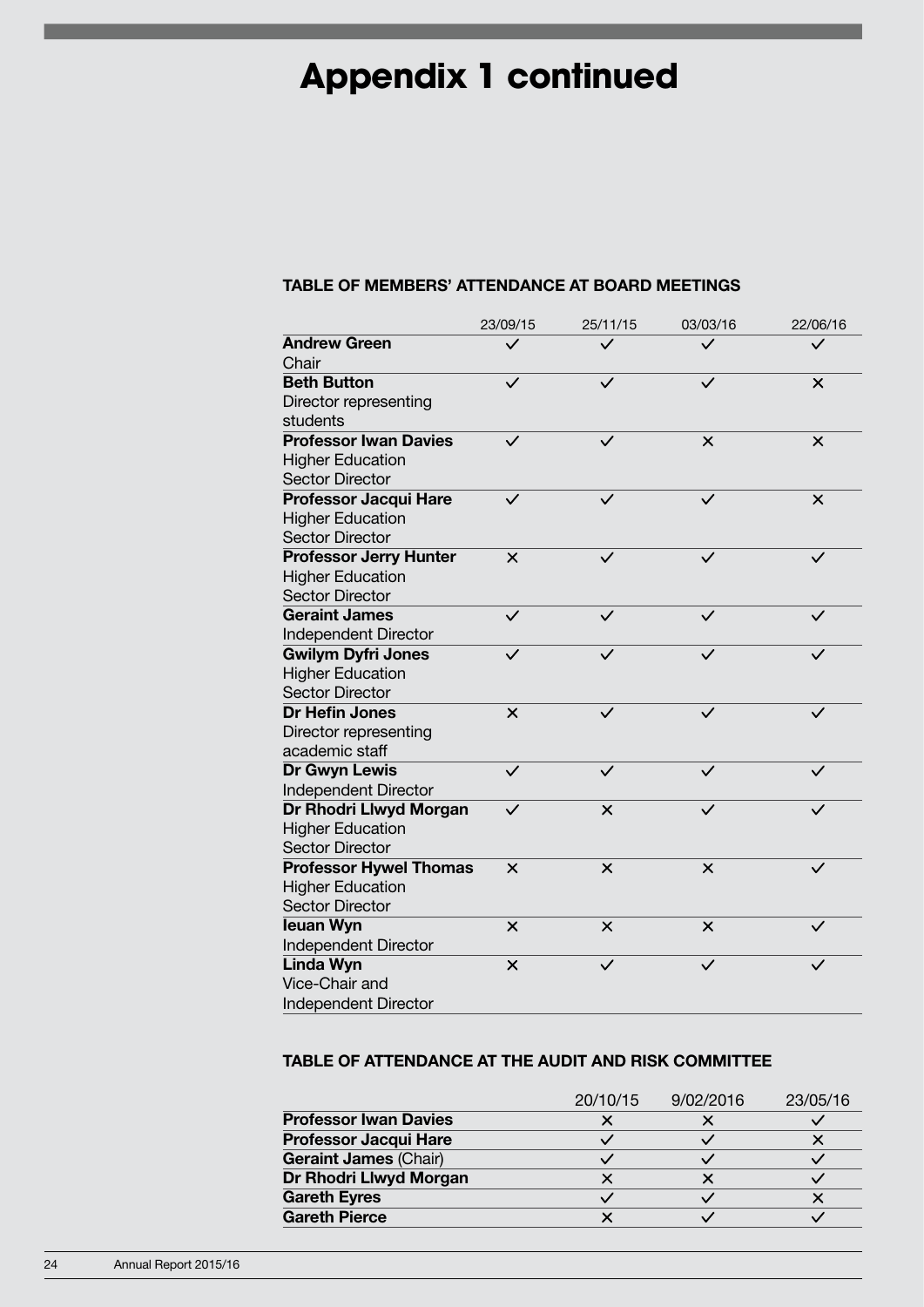## **Appendix 2 Membership of the Coleg's main committees**

#### Audit and Risk Committee

Chair Geraint James Appointed from members of the Board of Directors Professor Iwan Davies Dr Rhodri Llwyd Morgan Professor Jacqui Hare Co-opted members Gareth Eyres Gareth Pierce

#### Appointments Committee

#### **Chair**

Meirion Prys Jones Members Rhiannon Lloyd Professor H. Gareth Ff. **Roberts** Andrew Green (Chair of the Board of Directors)

#### Staffing Committee

Appointed from members of the Board of Directors **Chair** Linda Wyn **Members** Geraint James Professor Hywel Thomas

#### Academic Board

Chair and Dean Dr Hefin Jones Vice-Chair Delyth Murphy Chair of the Academic Collaboration Committee (ex officio) Huw Morris (Swansea University)

#### Appointed by the higher education institutions

Dr Gwenno Ffrancon (Swansea University) Dr Elin Royles (Aberystwyth University) Professor Enlli Thomas (Bangor University) Gaynor Williams (Cardiff University) Julie Brake (Glyndŵr University) Dr Lisa Lewis (University of South Wales) Daniel Tiplady (Cardiff Metropolitan University) Dr Catrin Haf Williams (University of Wales Trinity Saint David)

#### Appointed by the Coleg

Professor Siwan Davies Professor Gwynedd Parry Professor Elin Haf Gruffydd Jones Professor Eleri Pryse Gwerfyl Roberts Professor Deri Tomos Professor Densil Morgan Professor Mererid Hopwood Dr Dylan Foster Evans Professor Carwyn Jones Dr Myfanwy Davies Llŷr Roberts

Nominated by ColegauCymru to represent the further education sector Llinos Roberts (Coleg Cambria) Carys Swain

(Bridgend College) Linda Wyn (Coleg Meirion Dwyfor)

#### Elected by Coleg student members

Jacob Ellis (Cardiff University / postgraduate representative) Catrin Howells (Cardiff University / south-east region) Rhydian Birkinshaw (Cardiff Metropolitan University / south-east region) Aled Thomas (Swansea University / south-west region) Gwyndaf Lewis (University of Wales Trinity Saint David / south-west region) Fflur Elin (Bangor University / mid and north region) Poppy Evans (Aberystwyth University / mid and north region) Siôn Davies (Welsh Language Officer, UCMC / NUS Wales)

#### Academic Collaboration **Committee**

#### **Chair**

Huw Morris Swansea University Members appointed by the higher education institutions David Lloyd Cardiff University (Vice-Chair) Sarah Clark, University of Wales Trinity Saint David Dr Osian Rees Bangor University Mary Hulford University of South Wales Andrew Parry Glyndŵr University Dr Gethin Rhys Aberystwyth University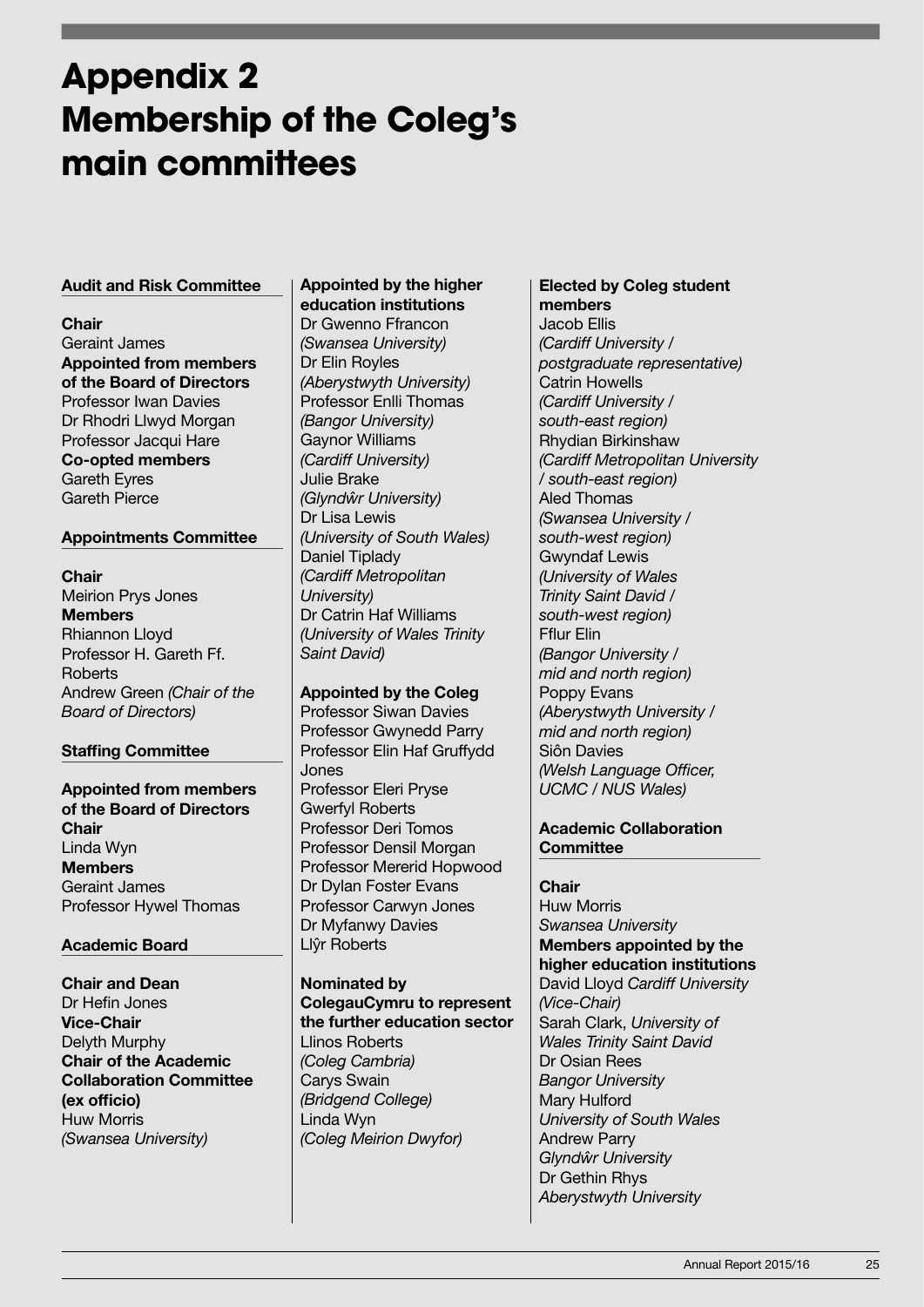### **Appendix 2 continued**

Daniel Tiplady Cardiff Metropolitan University Dr Gwenno Ffrancon Swansea University (appointed 20 April 2016)

#### Appointed by the Coleg

Dr Hefin Jones Chair of the Academic Board Denise Williams Co-opted member Fflur Elin Student Representative Claire Roberts Further Education representative

#### Research and Publication Group

**Chair** Professor Jerry Hunter Members Professor Jane Aaron Dr Gwenno Ffrancon (until June 2016) Dr Angharad Puw Davies (appointed 23 June 2016) Dr Hefin Jones Dr Manon Wyn Jones Professor Richard Wyn Jones Professor Rhys Jones Dr Rhys Dafydd Jones Professor Eleri Pryse Professor Alan Shore Dr Catrin Williams

#### Consultative Group

#### Chair Dr Ioan Matthews **Members** Dr Gwawr Jones David Lloyd Dr Gwenno Ffrancon Gwilym Dyfri Jones Dr Llion Jones Dr Lowri Hughes Dr Mari Elin Jones Daniel Tiplady Andrew Parry

#### Technology-Enhanced Learning Group

#### **Chair**

David Lloyd Cardiff University Members Dewi Parry Cardiff University Dr Kate Evans Swansea University Llŷr Roberts University of South Wales / Cardiff Metropolitan University Bethan Wyn Jones Bangor University Peter Langley Swansea University Simon Horrocks The Open University in Wales Dr Jeremy Evas Cardiff University Gwydion Wynne University of Wales Trinity Saint David Martin Lynch University of South Wales Kate Wright Aberystwyth University

#### Higher Education/Further Education Strategic Group

Chair Merfyn Morgan Further Education Members Andrew Cornish David Finch Barry Walters Llinos Roberts Linda Wyn Higher Education Members Gwilym Dyfri Jones Dr Gwawr Jones Dr Lowri Hughes Dr Hefin Jones Other Members Beth Button Ebbi Ferguson Graham Henry Sylvia Davies Claire Roberts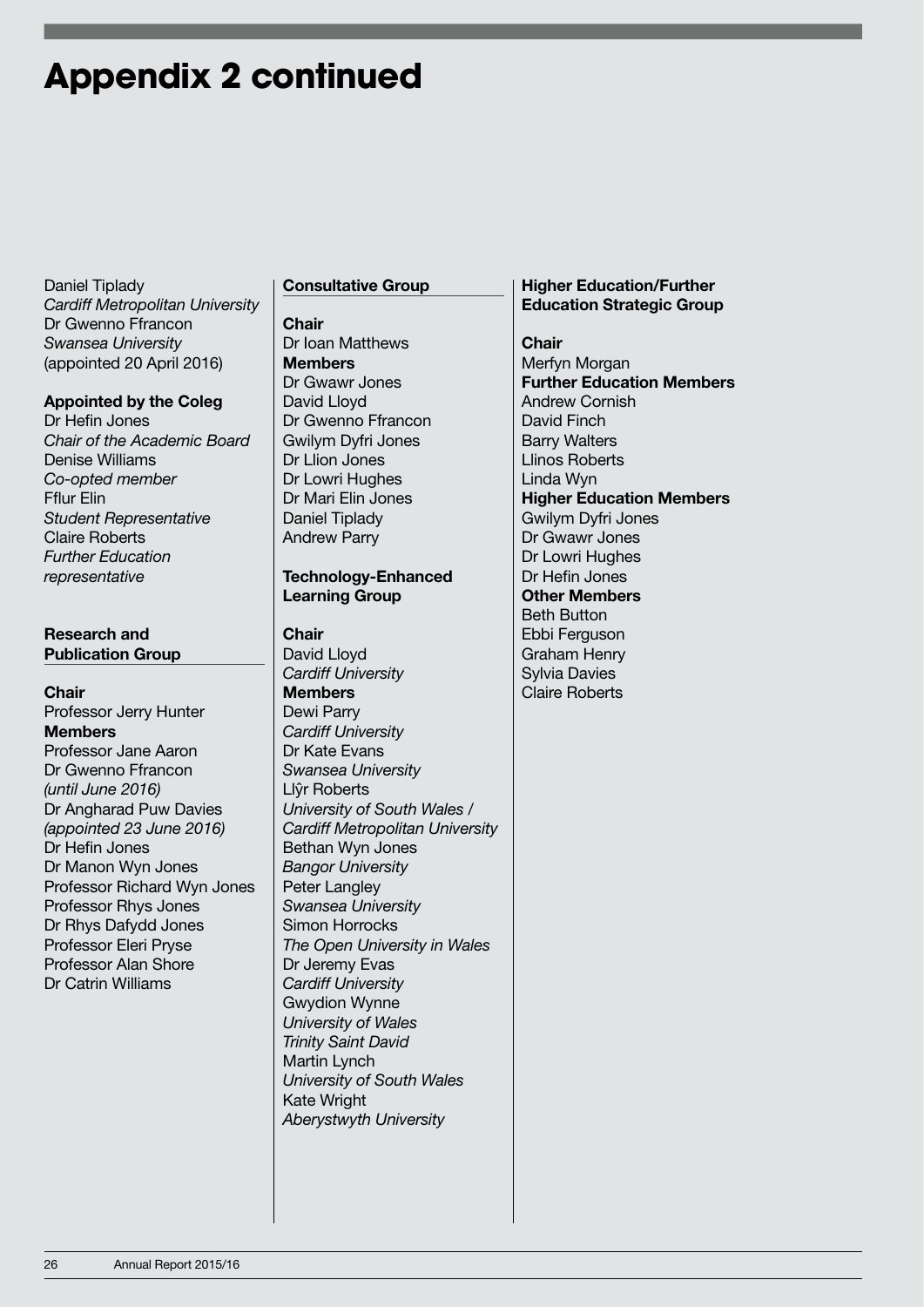### **Appendix 3 Coleg officers, staff and main providers of professional services**

The Coleg's officers, staff and main providers of professional services on 31 July 2016 were:

#### Honorary Fellows and dates of appointment:

Dr Meredydd Evans (1919-2015) Professor Hazel Walford Davies (2012) Professor M. Wynn Thomas (2012) Dr John Davies (1938-2015) Professor Ioan Williams (2013) Professor Robin Williams (2013) Dr Alison Allan (2014) Cennard Davies (2014) Professor Elan Closs Stephens (2014) Dr Cen Williams (2014) Heini Gruffudd (2015) Catrin Stevens (2015) Professor Gwyn Thomas (1936-2016) Geraint Talfan Davies (2016) Ned Thomas (2016) Rhian Huws Williams (2016)

Chair of the Board of Directors Andrew Green Vice-Chair Linda Wyn Dean Dr Hefin Jones Chief Executive Dr Ioan Matthews Registrar and Senior Academic Manager Dr Dafydd Trystan Secretary and Senior Manager Corporate Affairs and Human Resources Catherine Rees

Senior Academic Manager Dr Dylan Phillips Senior Academic Manager Dr Gwennan Schiavone Communications Manager Elin Williams Information Services **Manager** Owain Huw to 13/05/2016 Rhys Williams from 11/07/2016 Senior Finance Officer Emyr James E-Learning and Web Developer Dafydd James Office Manager Rhinedd Williams Editor Dr Angharad Watkins Development Officers Joanna Evans Arwel Lloyd Manon Llwyd-Bowen Lowri Bulman Catrin Williams Rhian Davies Lisa Haf Davies Lois McGrath Nia Brown Administrative Officer Eleri Davies Head Language Tutor Eiry Miles Language Tutor Cris Dafis

#### National Project Officers

Ffion Hughes Siôn Jobbins Rhian Jones Mari Fflur Williams

#### Branch Officers

Swansea University Branch – Lois Griffiths Aberystwyth University Branch – Dr Tamsin Davies Bangor University Branch – Eirian Jones Cardiff University Branch – Elliw Iwan University of South Wales Branch – Catrin Evans Cardiff Metropolitan University Branch – Daniel Tiplady University of Wales Trinity Saint David Branch – Bethan Wyn Davies Glyndŵr University Branch – Sioned Roberts

#### **Solicitors**

Capital Law

#### External Auditors

Price Waterhouse Coopers

#### Internal Auditors

KTS Owens Thomas

#### **Bankers**

Barclays Bank Ltd. **Carmarthen**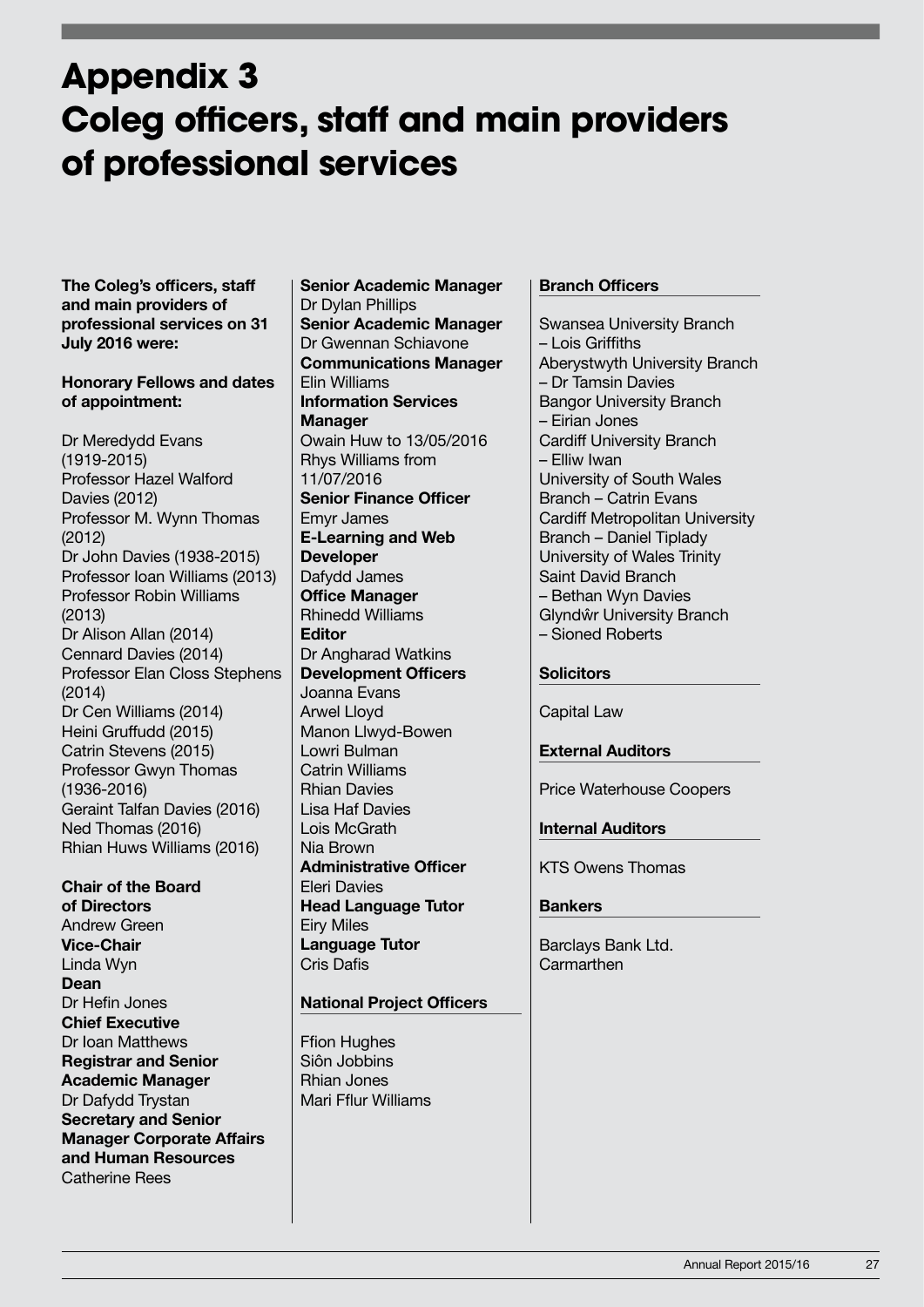## **Appendix 4 Lecturing posts funded by the Coleg, either fully or partly, through the Academic Staffing Scheme in 2015/16**

#### Welsh and Celtic Studies:

- –– Welsh Second Language – Dr Angharad Naylor (Cardiff University)
- –– Welsh Second Language Hannah Sams (Cardiff University)
- –– Professional Welsh Dr Rhianedd Jewell (Aberystwyth University)
- –– Welsh Dr Rhian Jones (Swansea University)
- –– Welsh and Linguistics Dr Jonathan Morris (Cardiff University)
- –– Scriptwriting Dr Manon Wyn Williams (Bangor University)

#### History, Welsh History, Classics and Archaeology:

- –– History and Welsh History Dr Rhun Emlyn (Aberystwyth University)
- –– Historiography Dr Gethin Matthews (national post, based at Swansea University)
- –– Medieval History Dr Euryn Rhys Roberts (Bangor University)
- –– History Dr Owain Wyn Jones (Bangor University)

#### Creative Industries:

- –– Digital Media Production – Dr Kate Woodward (Aberystwyth University)
- –– Digital Media Production Rhodri ap Dyfrig (Aberystwyth University)
- –– Digital Media Production Elin Morse (Aberystwyth University)
- –– Drama Sera Moore Williams (University of South Wales)
- –– Digital Media Non Vaughan Williams (Swansea University)
- –– Media Production Heledd Wyn Hardy (University of South Wales)
- –– Media Production Ainsley Bowen (University of South Wales)
- –– Performance Studies Eilir Owen Griffiths (University of Wales Trinity Saint David)
- –– Journalism Siân Morgan Lloyd (Cardiff University)
- –– Public Relations Iwan Williams (Swansea University)
- –– Drama Dr Rhiannon Williams
- (University of South Wales) –– Drama – Matthew Davies
- (University of South Wales)
- –– Film Studies Steffan Thomas (Bangor University)
- –– Creative Arts Dr Gareth Evans (Aberystwyth University)
- –– Journalism Dr Siân Powell (Cardiff University)

#### Art and Design:

- –– Art and Design Gwen Beynon (University of Wales Trinity Saint David)
- –– Art and Design Huw Williams (Cardiff Metropolitan University)

#### Music:

- –– Popular Music Dr Craig Owen Jones (Bangor University)
- –– Music and Film Dr Owain Llwyd (Bangor University)
- –– Music in Health and Wellbeing
- Dr Gwawr Ifan (Bangor University)
- –– Music/Sound Curig Huws (University of South Wales)

#### Education and Childhood Studies:

- –– Education and Training Alison Baggott (University of Wales Trinity Saint David)
- –– Education Studies Angharad Williams (Cardiff Metropolitan University)
- –– Education and Childhood Studies – Siân Wynn Lloyd-Williams
- (Aberystwyth University)
- –– Education and Childhood Studies
- Buddug Hughes (Aberystwyth University)
- –– Early Childhood Delyth Kenny (University of Wales Trinity Saint David)
- –– Early Childhood Ashley Burns (University of Wales Trinity Saint David)
- –– Early Childhood Jên Dafis (University of Wales Trinity Saint David)
- –– Childhood Studies and Education – Dyddgu Hywel (Cardiff Metropolitan University)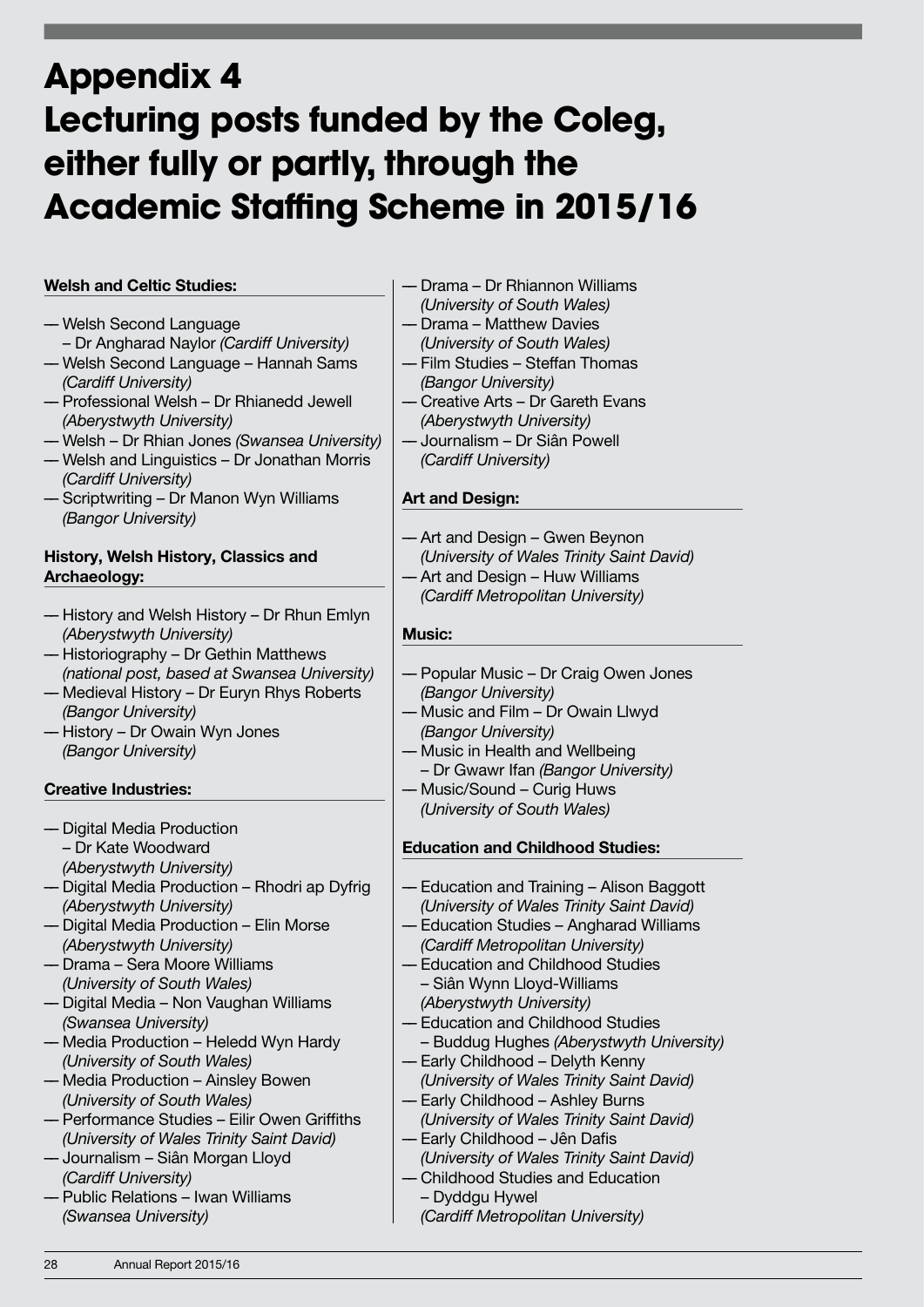#### Languages:

- –– French Dr Sophie Smith (Swansea University)
- –– French Siân Beidas (Bangor University) –– Spanish – Dr Geraldine Lublin
- (Swansea University) –– German – Dr Edith Gruber (national post, based at Bangor University)
- –– Linguistics Dr Peredur Davies (Bangor University)
- –– Professional Translation Studies – Mandi Morse (Aberystwyth University)

Law:

- –– Law Alex Llewelyn (Cardiff University)
- –– Law Manon George (Cardiff University)
- –– Law Dr Hayley Roberts (Bangor University)
- –– Law Dr Ffion Llewelyn (Aberystwyth University)

#### Politics:

- –– International Politics Dr Brieg Powel (Aberystwyth University)
- –– International Politics
	- Dr Catrin Wyn Edwards
	- (Aberystwyth University)

#### Philosophy:

–– Philosophy – Dr Huw Williams (national post, based at Cardiff University)

#### Sociology and Social Policy:

- –– Social Policy Dr Myfanwy Davies (Bangor University)
- –– Social Science Dr Rhian Hodges (Bangor University)
- –– Police Sciences Judith Dacey (University of South Wales)
- –– Criminology Dafydd Llywelyn (Aberystwyth University)
- –– Applied Social Policy Dr Sara Wheeler (Bangor University)
- –– Surveying and Land and Property Studies Owain Llywelyn (University of South Wales)

#### Sport Sciences:

- –– Sport Sciences Professor Carwyn Jones (Cardiff Metropolitan University)
- –– Physiology and Health – Dr Anwen Mair Jones (Cardiff Metropolitan University)
- Sport Coaching Dr Neil Hennessy (Cardiff Metropolitan University)
	- Sport Coaching Gethin Thomas (Cardiff Metropolitan University)
- –– Physical Education Dylan Blain (University of Wales Trinity Saint David)
- –– Sport Psychology Dr Eleri Jones (Bangor University)

#### Business Studies:

- –– Business and Management Studies
- Elin Wyn (University of South Wales and Cardiff Metropolitan University)
- –– Business Management Siân Harris (University of Wales Trinity Saint David) –– Accountancy – Sara Closs-Davies
- (Bangor University)
- –– Business Llŷr Roberts (University of South Wales and Cardiff Metropolitan University)
- –– Business and Management Kelly Young (Cardiff Metropolitan University and University of South Wales)
- –– Business and Agriculture Robert Bowen (Aberystwyth University)
- –– Business and Management Carys Mai Hughes (University of South Wales)
- –– Economics Dr Edward Jones (Bangor University)

#### Social Work:

- –– Social Work Gwenan Prysor (Bangor University)
- –– Social Work Miriam Leigh (Swansea University)
- Social Work Ceinwen Gwilym (Open University in Wales)
	-

#### Psychology:

- –– Psychology Dr Manon Wyn Jones (Bangor University)
- –– Psychology Dr Nia Griffith (Bangor University)
- –– Psychology Awel Vaughan-Evans (Bangor University)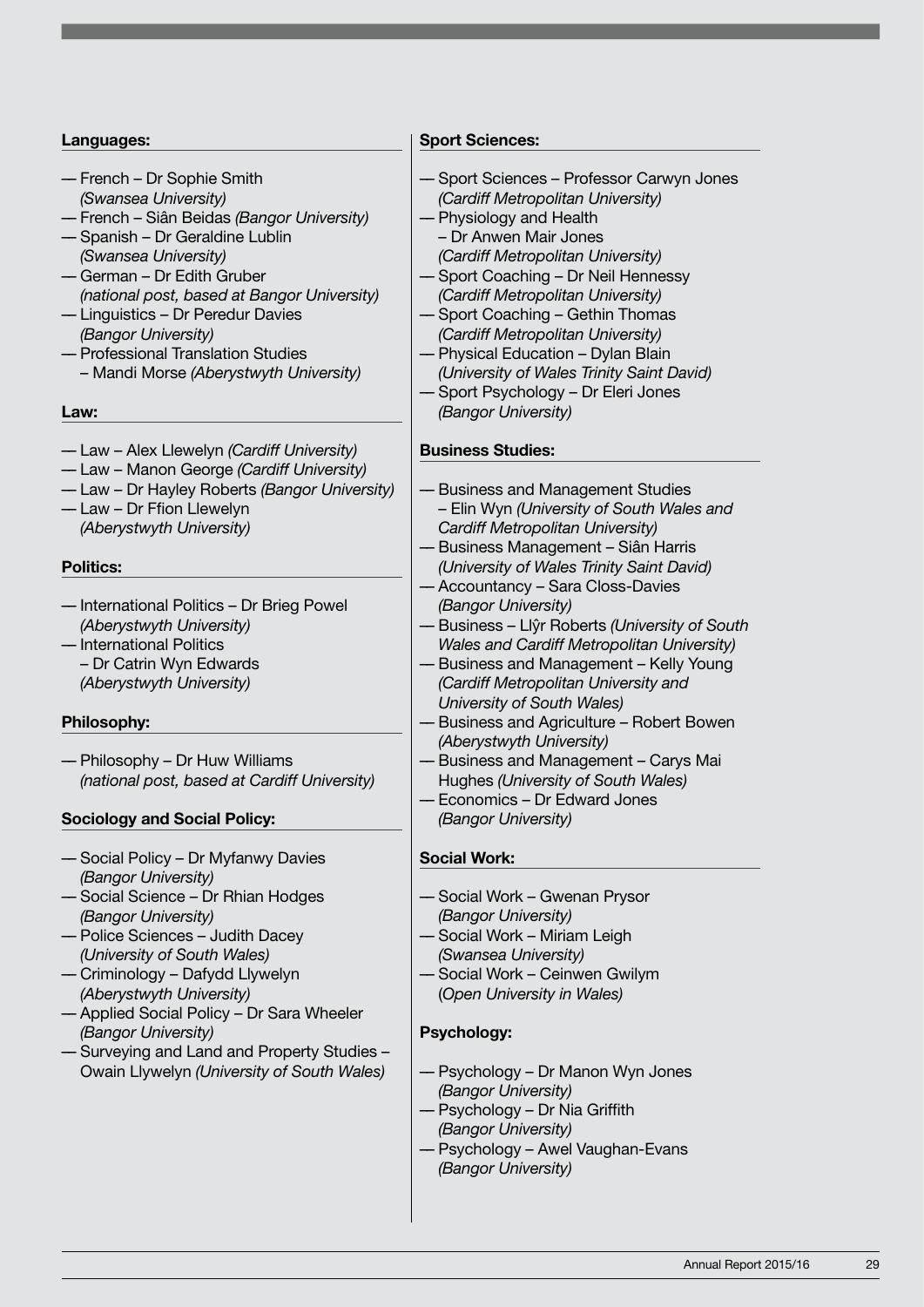## **Appendix 4 continued**

#### Nursing:

- –– Nursing Dr Ruth Wyn Williams (Bangor University)
- –– Nursing Sharon Pierce (Bangor University)
- –– Nursing and Healthcare Beryl Cooledge (Bangor University)
- –– Nursing and Midwifery Gaynor Williams (Cardiff University)
- –– Nursing Amanda Jones (Swansea University)
- –– Nursing Glenys Menai Williams (Bangor University)

#### Medicine:

- –– Medicine Dr Heledd Iago (Swansea University)
- –– Medicine Sara Whittam (Cardiff University)
- –– Biomedicine Dr Alwena Morgan (Swansea University)
- –– Medicine (Clinical Lecturer)
	- Dr Awen Iorwerth (Cardiff University)

#### Pharmacy:

- –– Pharmacy Laura Doyle (Cardiff University)
- –– Pharmacy Elen Jones (Cardiff University)
- –– Pharmacy Wyn Davies (Cardiff University)

#### Health Studies:

- –– Healthcare Studies Dr Zoë Morris-Williams (Cardiff University)
- –– Midwifery Rachel Williams (Swansea University)
- –– Healthcare Sciences Anwen Davies (Cardiff University)
- –– Speech and Language Therapy – Rhonwen Lewis (Cardiff Metropolitan University)
- –– Health and Social Care
- Delyth Lloyd Griffiths (Grŵp Llandrillo Menai)

#### Geography:

- –– Geography Dr Kate Evans (Swansea University)
- –– Human Geography Dr Rhys Dafydd Jones (Aberystwyth University)
- –– Geography Dr Cerys Jones (Aberystwyth University)
- –– Physical Geography Dr Rhian Meara (Swansea University)

#### Computer Science:

- –– Computer Science Dr Llŷr ap Cenydd (Bangor University)
- –– Software Engineering Dr Wayne Aubrey (Aberystwyth University)

#### Biological and Biochemical Sciences:

–– Biosciences – Dr Gethin Thomas (Swansea University)

#### Environmental and Agricultural Sciences:

- –– Agriculture (Ecology) Dr Hefin Wyn Williams (Aberystwyth University)
- –– Environmental Management – Dr Paula Roberts (Bangor University)
- –– Animal Science Dr Sharon Huws (Aberystwyth University)
- –– Biology and Marine Ecology
- Dr Katherine Griffith (Bangor University)
- –– Agriculture Iwan Thomas (Coleg Sir Gâr)
- –– Bioveterinary Science Manod Williams (Aberystwyth University)
- –– Environmental Sciences Dr Marie Busfield (Aberystwyth University)
- − Zoology Marian Pye (Bangor University)
- − Agriculture Trystan Griffiths (Coleg Sir Gâr)

#### Mathematics and Physics:

- –– Physics Dr Huw Morgan (Aberystwyth University)
- –– Mathematics Dr Tudur Davies (Aberystwyth University)
- –– Physics Dr Aled Isaac (Swansea University)

#### Engineering:

–– Engineering – Dr Eifion Jewell (Swansea University)

#### Chemistry:

–– Chemistry – Dr Enlli Harper (Bangor University)

#### Part-time and Distance Learning:

- –– Part-time Welsh-medium Studies
	- Dr Owen Thomas (Aberystwyth University)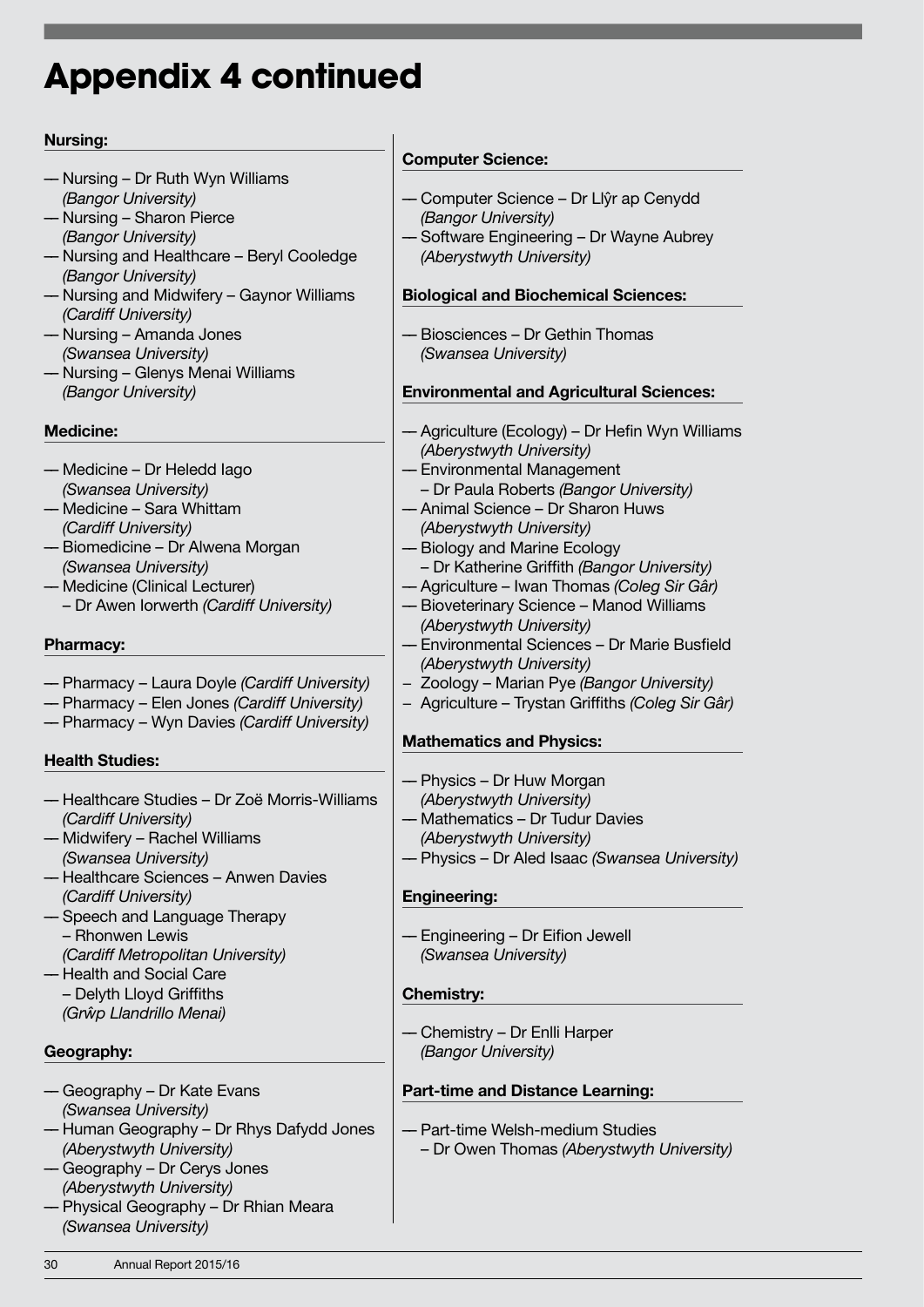## **Appendix 5 PhD students funded by the Coleg through the Research Scholarships Scheme in 2015/16**

| <b>Welsh and Celtic Studies:</b>                                                                                                                                                                | <b>Politics:</b>                                                                                                                                                                                                                    |
|-------------------------------------------------------------------------------------------------------------------------------------------------------------------------------------------------|-------------------------------------------------------------------------------------------------------------------------------------------------------------------------------------------------------------------------------------|
| - Welsh and Technology - Gwenno Griffith<br>(Cardiff University)<br>- Welsh and Computer Science - Ben Screen<br>(Cardiff University)<br>-Welsh - Miriam Elin Jones<br>(Aberystwyth University) | -International Politics - Matthew Rees<br>(Aberystwyth University)<br>-International Politics - Aled Hughes<br>(Cardiff University)<br><b>Philosophy:</b>                                                                           |
| -Welsh - Sara Orwig (Cardiff University)<br>-Welsh - Laura Beth Davies<br>(Cardiff University)<br>— Welsh – Aneirin Karadog                                                                     | - Philosophy – Garmon Iago (Cardiff University)<br><b>Sociology and Social Policy:</b>                                                                                                                                              |
| (Swansea University)<br><b>History, Welsh History, Classics</b><br>and Archaeology:<br>-History and Welsh History - Meilyr Powel<br>(Swansea University)                                        | -Social Policy - Deian ap Rhisiart<br>(Bangor University)<br>- Social Sciences – Siôn Jones<br>(Cardiff University)<br>-Social Sciences - Sioned Wyn Williams<br>(Bangor University)                                                |
| -Welsh History - Anys Wood<br>(Cardiff University)                                                                                                                                              | <b>Sport Sciences:</b>                                                                                                                                                                                                              |
| <b>Theology and Religious Studies:</b><br>- Religious Studies – Rhodri Rhys Thomas<br>(University of Wales Trinity Saint David)<br>- appointed to a lecturing post funded<br>by the university  | - Physical Education – Lowri Edwards<br>(Cardiff Metropolitan University)<br>- Sport – Lana Evans<br>(Cardiff Metropolitan University)<br>-Sport Physiology - Claire Griffith-Mcgeever<br>(Bangor University)                       |
| <b>Education and Childhood Studies:</b>                                                                                                                                                         | <b>Psychology:</b>                                                                                                                                                                                                                  |
| - Education: Methodologies of Teaching<br>Language - Ashley Beard<br>(University of Wales Trinity Saint David)<br>- Education - Hanna Binks (Bangor University)<br>Law:                         | - Psychology - Ceri Ellis (Bangor University)<br>- Psychology - Elin Harding Williams<br>(Bangor University)<br>- Psychology (Behaviour Change)<br>- Arwel Tomos Williams (Bangor University)<br>- Psychology/Medicine - Kyle Jones |
| -Law - Kathy Griffiths (Cardiff University)                                                                                                                                                     | (Swansea University)<br><b>Medicine:</b>                                                                                                                                                                                            |
|                                                                                                                                                                                                 | - Medicine – Rhys Jones<br>(Swansea University)                                                                                                                                                                                     |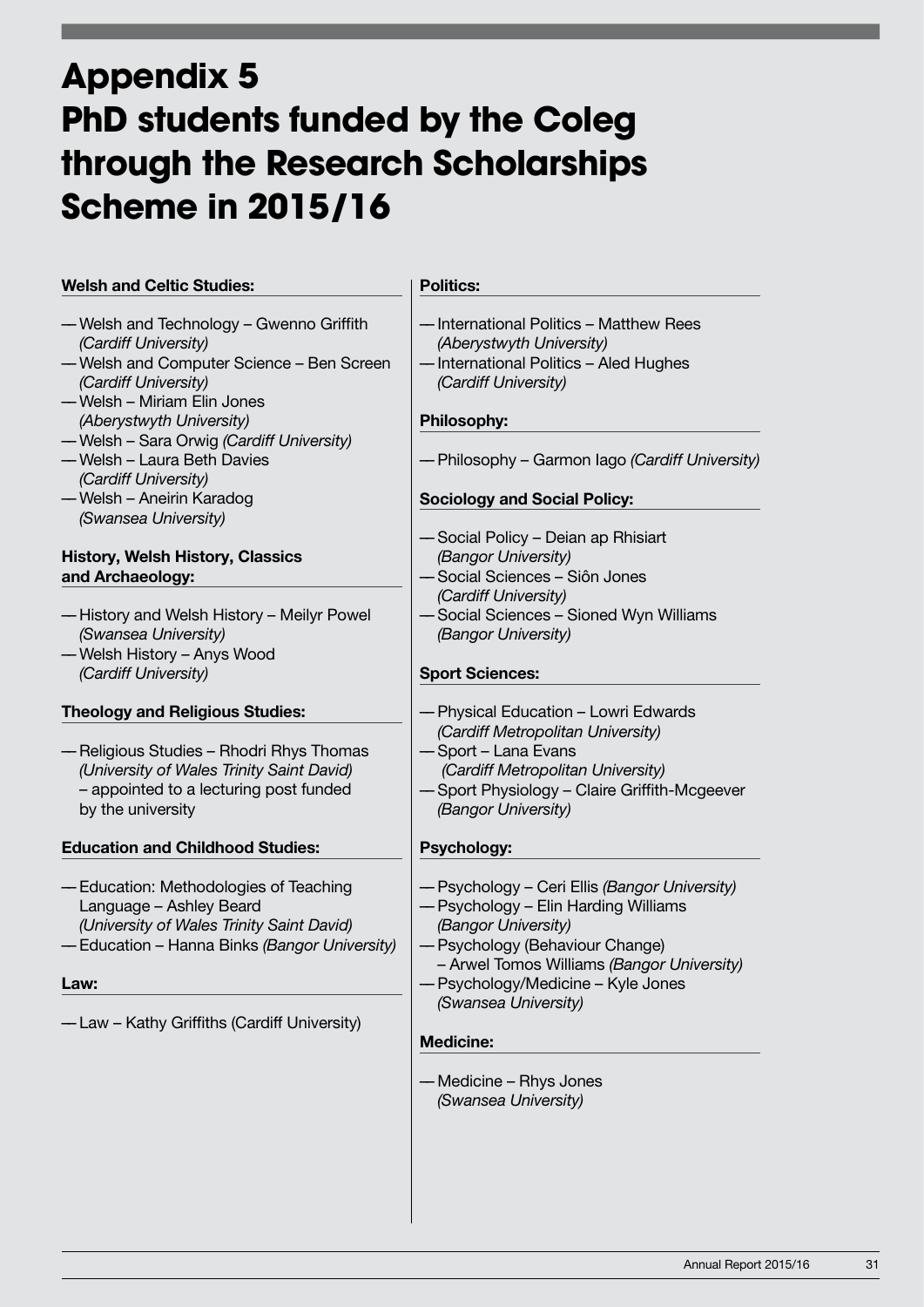### **Appendix 5 continued**

#### Geography:

- –– Physical Geography Gwydion Jones (Swansea University)
- –– Human Geography Osian Elias (Aberystwyth University)
- –– Geography Sioned Llywelyn (Aberystwyth University)

#### Biological and Biochemical Sciences:

- –– Biomedical Sciences Jason Williams (Bangor University)
- –– Biosciences Ifan Jâms (Cardiff University) –– Biosciences – Rhidian Thomas (Cardiff University)

#### Environmental and Agricultural Sciences:

- –– Environment and Business Sioned Haf (Bangor University)
- –– Geochemistry Lucy Hale (Bangor University)
- –– Ecology Cai Ladd (Bangor University)

#### Mathematics and Physics:

- –– Mathematics Nia Fry (Swansea University)
- –– Mathematics and Physics Sylfan Bliss (Aberystwyth University)

#### Engineering:

- –– Engineering Christopher Nettle (Swansea University)
- –– Electronic Engineering Daniel Roberts (Bangor University)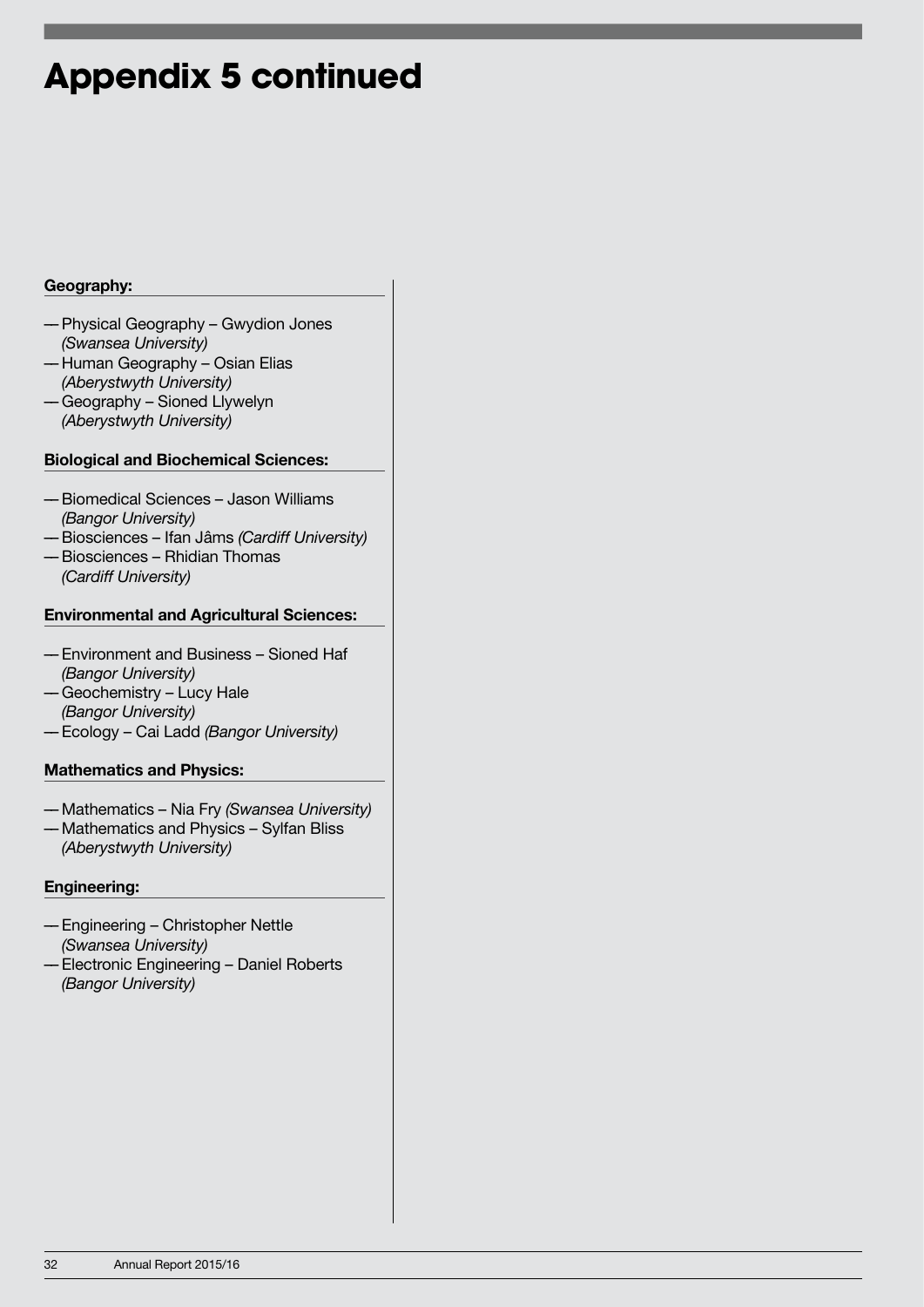## **Appendix 6 National projects and other projects**

#### List of national strategic projects supported in 2015/16

| <b>NATIONAL PROJECTS</b>                                                                                                                                                                       | <b>INSTITUTION</b>                                                                                                                                                                                             | <b>GRANT</b> |
|------------------------------------------------------------------------------------------------------------------------------------------------------------------------------------------------|----------------------------------------------------------------------------------------------------------------------------------------------------------------------------------------------------------------|--------------|
| Welsh Language Skills Certificate (grant<br>towards costs of tutors at Aberystwyth<br>University, Bangor University, Cardiff<br>University and the University of Wales<br>Trinity Saint David) | National project administered<br>centrally by the Coleg                                                                                                                                                        | £98,500      |
| Cynllun Colegau Cymru (Moderation)                                                                                                                                                             | National project to create a<br>framework for teaching Welsh as a<br>second language to those following<br>courses to qualify as teachers                                                                      | £1,481       |
| Gwerddon: the Coleg's academic<br>e-publication                                                                                                                                                | National project funded through<br>Aberystwyth University                                                                                                                                                      | £4,840       |
| <b>Terminology Project</b>                                                                                                                                                                     | National project of terminology<br>standardization in line with<br>international standards, funded<br>through Bangor University                                                                                | £43,400      |
| Co-ordination of national activities within<br>the Sciences                                                                                                                                    | National project funded through<br>Aberystwyth University                                                                                                                                                      | £39,490      |
| Co-ordination of national activities within<br>the Social Sciences                                                                                                                             | National project funded through<br>Aberystwyth University                                                                                                                                                      | £44,868      |
| Co-ordination of national activities within<br>the Arts and Humanities                                                                                                                         | National project funded through<br>University of Wales Trinity Saint<br>David                                                                                                                                  | £44,892      |
| Co-ordination of national activities<br>relating to publications, research and<br>resource development (including the<br>Coleg Resources Library)                                              | National project funded through<br>University of Wales Trinity Saint<br>David                                                                                                                                  | £44,821      |
| Welsh Language Competency Certificate<br>for Teachers                                                                                                                                          | National project to establish<br>a Competency Certificate for<br><b>Teachers</b>                                                                                                                               | £15,635      |
| Digitization, e-publishing and<br>electronic corpus                                                                                                                                            | Project funded through Bangor<br>University to digitize texts that<br>are no longer in print in order to<br>republish them as e-texts and to<br>contribute to the creation of an<br>electronic language corpus | £15,613      |
| Secondary School Progression Project<br>- (two year project)                                                                                                                                   | Project undertaken in three<br>areas - Rhondda Cynon Taf,<br>Carmarthenshire and Arfon                                                                                                                         | £71,057      |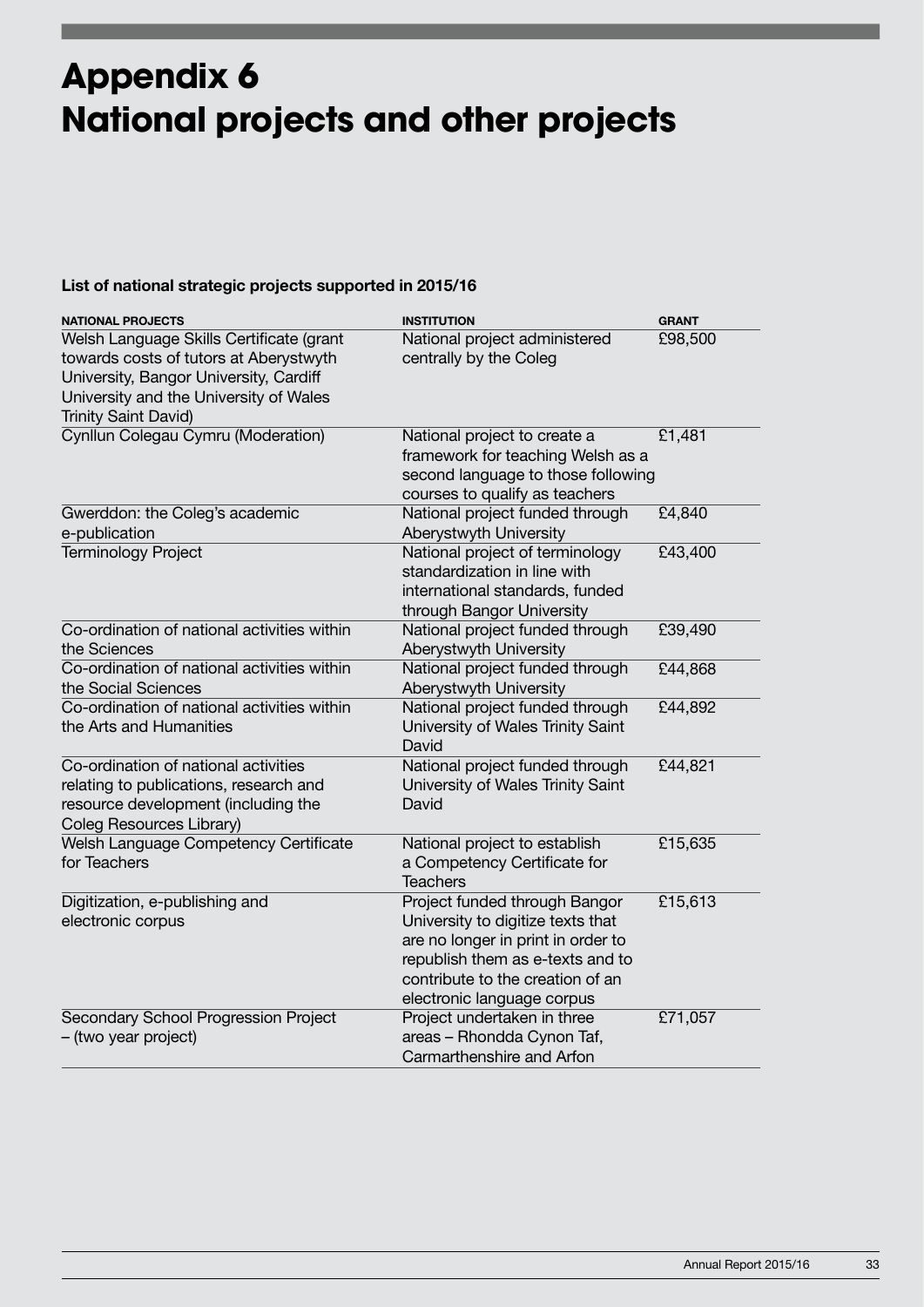## **Appendix 6 continued**

#### List of Small Grants awarded in 2015/16 and other projects supported by the Coleg in the institutions

| <b>PROJECT</b>                                 | <b>INSTITUTION</b>         | <b>GRANT</b> |
|------------------------------------------------|----------------------------|--------------|
| Immigration and language-in-education policy   | Aberystwyth University     | £2,500       |
| in minority language communities               |                            |              |
| The ruins of Merthyr - new possibilities.      | Aberystwyth University     | £2,400       |
| Collage documentary films                      |                            |              |
| Neoproterozoic glaciation                      | Aberystwyth University     | £1,945       |
| <b>Translation of Excerpts</b>                 | Aberystwyth University     | £2,500       |
| Preparation of resources to run coding         | <b>Bangor University</b>   | £2,000       |
| clubs for primary school pupils                |                            |              |
| Language Technology Conference                 | <b>Bangor University</b>   | £1,600       |
| Research into the differences and impacts      | <b>Bangor University</b>   | £500         |
| of closing bank branches in Wales compared     |                            |              |
| to the rest of the UK                          |                            |              |
| Evidence of the understanding of the           | <b>Bangor University</b>   | £2,500       |
| language 'pro-active offer' among students,    |                            |              |
| staff and service users via video blog         |                            |              |
| or podcast                                     |                            |              |
| Exploring the role of the Welsh Government     | <b>Bangor University</b>   | £2,487       |
| in compliance and reporting on international   |                            |              |
| agreements, using the UN Convention on the     |                            |              |
| Rights of the Child as a case study            |                            |              |
| Health Care Studies promotion materials        | <b>Cardiff University</b>  | £2,500       |
| "Eitha different yndyn nhw but it works":      | <b>Cardiff University</b>  | £250         |
| audio and video materials on crossing          |                            |              |
| linguistic boundaries in creative industries   |                            |              |
| and literature                                 |                            |              |
| The art of today's Short Story                 | <b>Cardiff University</b>  | £2,046       |
| Coleg Cymraeg Enterprise Challenge             | University of South Wales  | £2,500       |
| Supporting every child                         | University of Wales        | £2,500       |
|                                                | <b>Trinity Saint David</b> |              |
| Literary Theory Criticism Explainapedia        | <b>Swansea University</b>  | £955         |
| <b>Professional Translation Studies Scheme</b> | Aberystwyth University     | £1,057       |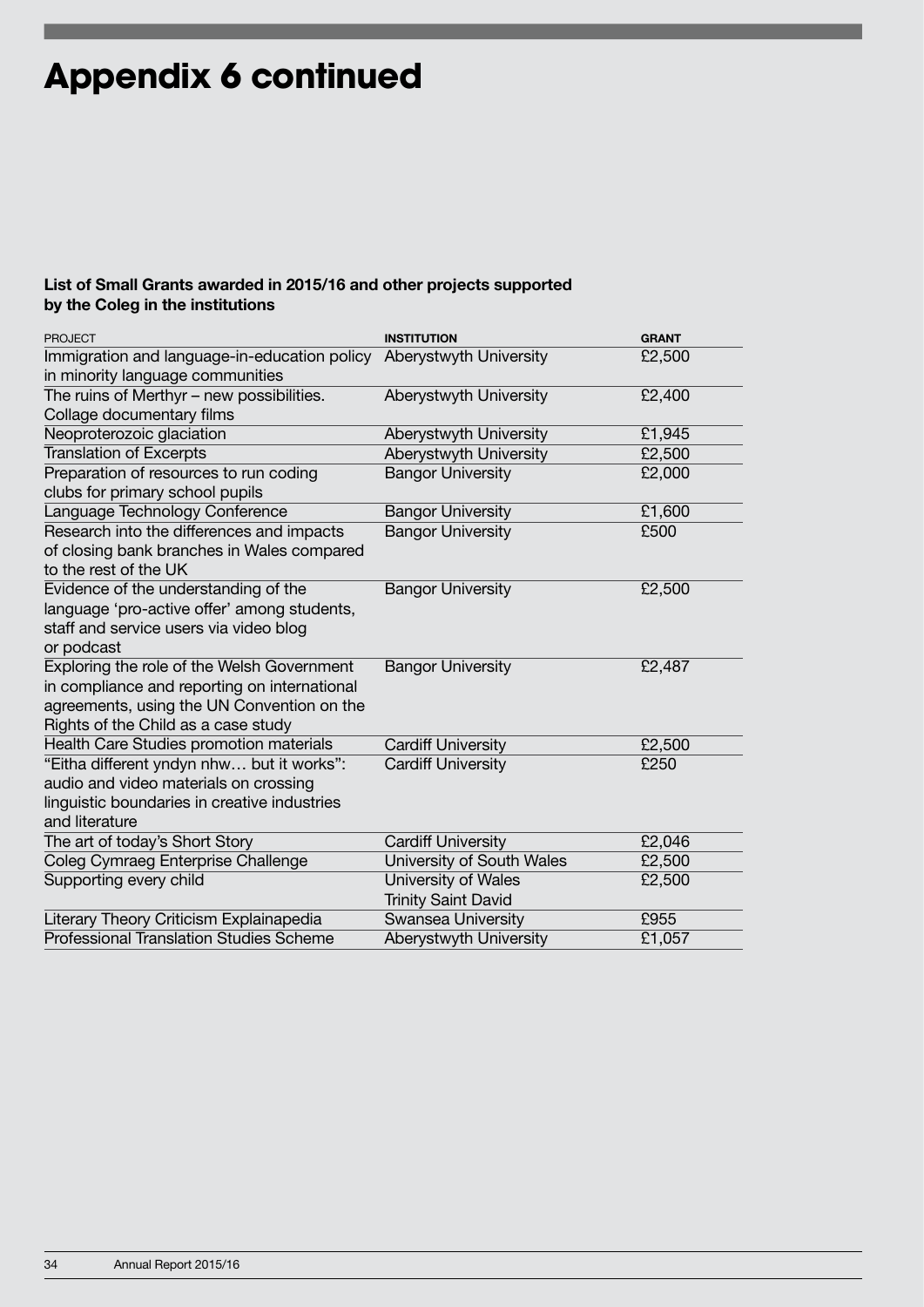#### List of collaborative activities supported by the Coleg in the institutions in 2015/16 (A total of £55,429 was provided to support these activities)

| <b>PROJECT</b>                              | <b>TYPE</b> | <b>INSTITUTION</b>                     |
|---------------------------------------------|-------------|----------------------------------------|
| Beliefs of the Welsh                        | Module      | <b>Cardiff University</b>              |
| Second Language Conference                  | Conference  | National                               |
| Scriptwriting / Playwrighting Skills        | Module      | Aberystwyth University                 |
| Law in Welsh                                | Module      | <b>Bangor University</b>               |
| <b>Field Methodology</b>                    | Module      | <b>Bangor University</b>               |
| Analysis and Theory /                       | Module      | Aberystwyth University                 |
| <b>Professional Reviewing</b>               |             |                                        |
| Nationalism, Religion and Justice           | Module      | <b>Cardiff University</b>              |
| Come Rain or Shine                          | Module      | <b>Cardiff Metropolitan University</b> |
| European History and Culture                | Module      | Swansea University                     |
| Interpreting the Past                       | Module      | <b>Swansea University</b>              |
| <b>MAP Theatre Festival</b>                 | Conference  | University of South Wales              |
| Physics in a school location                | Module      | Aberystwyth University                 |
| Seaside Safari and Marine Zoology           | Conference  | Swansea University                     |
| <b>Directing Conference</b>                 | Conference  | University of South Wales              |
| The American Civil War                      | Module      | <b>Bangor University</b>               |
| <b>The French Revolution</b>                | Module      | Swansea University                     |
| <b>Environment of Wales</b>                 | Module      | Aberystwyth University                 |
| <b>Fluvial Geomorphology</b>                | Module      | <b>Bangor University</b>               |
| <b>Bilingualism in Education Conference</b> | Conference  | <b>Bangor University</b>               |
| Professional Welsh / Welsh in the Workplace | Conference  | University of South Wales              |
| <b>One-day Conference</b>                   |             |                                        |
| One-day Conference:                         | Conference  | University of Wales                    |
| 'Working with children and families'        |             | <b>Trinity Saint David</b>             |
| <b>Coleg Science Conference</b>             | Conference  | National                               |
| Social Policy and Sociology Conference:     | Conference  | <b>Cardiff University</b>              |
| 'Child Poverty in Wales'                    |             |                                        |
| J. R. Jones Conference                      | Conference  | <b>Cardiff University</b>              |
| <b>Sports Conference</b>                    | Conference  | Cardiff Metropolitan University        |
| One-day Interdisciplinary Conference,       | Conference  | Bangor                                 |
| 'Create and Convey'                         |             |                                        |
| National History Conference                 | Conference  | Bangor                                 |
| 'Wales and Ireland'                         |             |                                        |
| Modern Languages Summer School              | Conference  | National                               |
| Annual residential course for               | Conference  | National                               |
| Modern Language students                    |             |                                        |
| A Look at Art                               | Conference/ | University of Wales                    |
|                                             | Exhibition  | <b>Trinity Saint David</b>             |
| A study of Women and the Welsh Language:    | Conference  | Cardiff                                |
| Has the battle been won?                    |             |                                        |
| Conference: 'From School to Degree          | Conference  | University of Wales                    |
| - the Visual Arts']                         |             | <b>Trinity Saint David</b>             |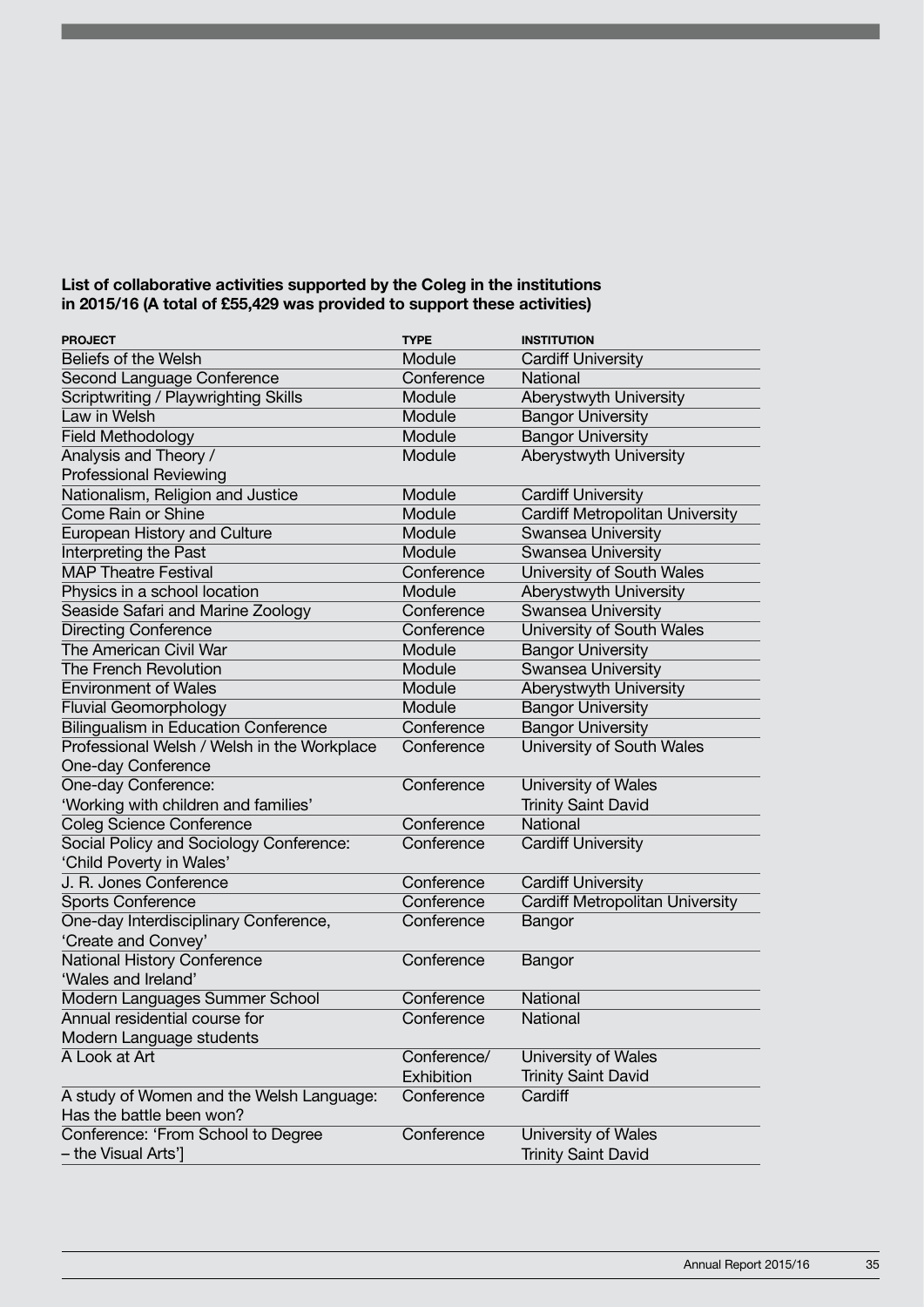## **Appendix 7 Support to Institutions**

The Coleg continues to invest the majority of its funding via universities in Wales; £6.10 million, representing 79% of its total expenditure. The remaining expenditure is concerned with national activities aimed specifically at supporting staff and students in the universities. The tables below present an analysis of expenditure in 2015/16 and in 2014/15 to allow comparison.

|                        | -------              | $\cdots$               |                                        |                       |                        |                        |                                      |                                      |                          |  |
|------------------------|----------------------|------------------------|----------------------------------------|-----------------------|------------------------|------------------------|--------------------------------------|--------------------------------------|--------------------------|--|
|                        | <b>TOTAL</b><br>£000 | <b>SWANSEA</b><br>£000 | <b>ABERYST-</b><br><b>WYTH</b><br>£000 | <b>BANGOR</b><br>£000 | <b>CARDIFF</b><br>£000 | <b>TRINITY</b><br>£000 | <b>SOUTH</b><br><b>WALES</b><br>£000 | <b>CARDIFF</b><br><b>MET</b><br>£000 | <b>OTHER</b><br>£000     |  |
| <b>Staffing Scheme</b> | 4,427                | 614                    | 805                                    | 1,151                 | 488                    | 446                    | 425                                  | 431                                  | 67                       |  |
| Research               | 641                  | 114                    | 91                                     | 193                   | 183                    | 27                     | $\overline{\phantom{0}}$             | 32                                   | $\overline{\phantom{0}}$ |  |
| scholarships           |                      |                        |                                        |                       |                        |                        |                                      |                                      |                          |  |
| <b>Branches</b>        | 318                  | 40                     | 38                                     | 43                    | 46                     | 44                     | 28                                   | 45                                   | 35                       |  |
| Institutional projects | 406                  | 46                     | 119                                    | 70                    | 36                     | 105                    | 26                                   | -1                                   | 97                       |  |
| Scholarships           | 309                  | 32                     | 60                                     | 93                    | 33                     | 30                     | 16                                   | 45                                   | $\overline{\phantom{0}}$ |  |
|                        | 6.102                | 755                    | 1,113                                  | 1.550                 | 786                    | 652                    | 495                                  | 552                                  | 199                      |  |
|                        |                      |                        |                                        |                       |                        |                        |                                      |                                      |                          |  |

#### 2015/16 (£'000)

| 2014/15 (£'000) |
|-----------------|
|-----------------|

|                        | <b>TOTAL</b><br>£000 | <b>SWANSEA</b><br>£000 | <b>ABERYST-</b><br><b>WYTH</b><br>£000 | <b>BANGOR</b><br>£000 | <b>CARDIFF</b><br>£000 | <b>TRINITY</b><br>£000 | <b>SOUTH</b><br><b>WALES</b><br>£000 | <b>CARDIFF</b><br><b>MET</b><br>£000 | <b>OTHER</b><br>£000     |
|------------------------|----------------------|------------------------|----------------------------------------|-----------------------|------------------------|------------------------|--------------------------------------|--------------------------------------|--------------------------|
| <b>Staffing Scheme</b> | 4,010                | 609                    | 723                                    | 1,071                 | 482                    | 398                    | 360                                  | 333                                  | 34                       |
| Research               | 628                  | 93                     | 127                                    | 163                   | 156                    | 36                     | -1                                   | 54                                   | $\overline{\phantom{0}}$ |
| scholarships           |                      |                        |                                        |                       |                        |                        |                                      |                                      |                          |
| <b>Branches</b>        | 322                  | 33                     | 47                                     | 42                    | 53                     | 50                     | 44                                   | 53                                   |                          |
| Institutional projects | 789                  | 145                    | 163                                    | 246                   | 99                     | 101                    | -1                                   | 16                                   | 20                       |
| Scholarships           | 325                  | 19                     | 83                                     | 88                    | 30                     | 40                     | 18                                   | 37                                   | 10                       |
|                        | 6.074                | 899                    | 1.143                                  | 1.610                 | 820                    | 625                    | 420                                  | 493                                  | 64                       |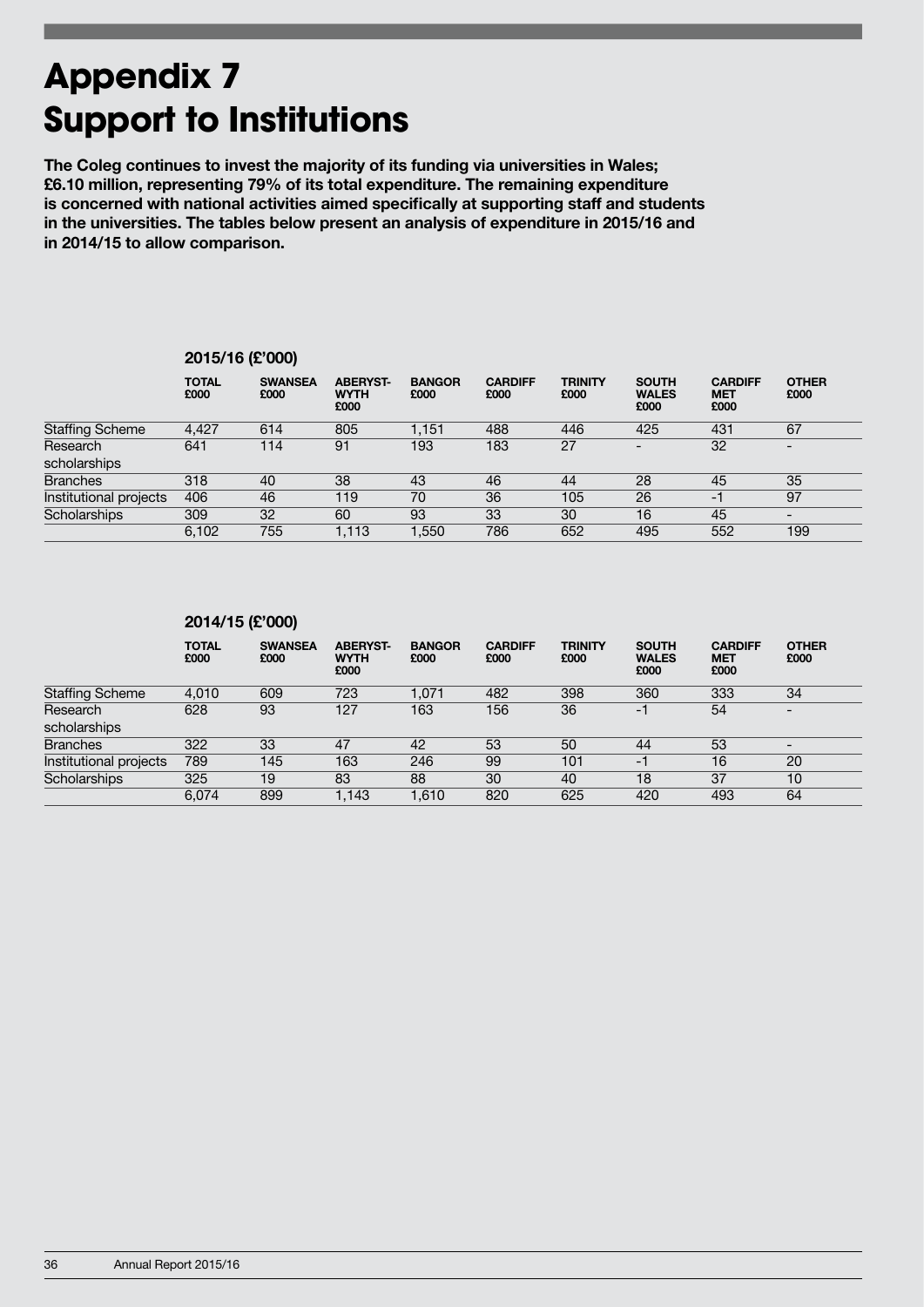## **Appendix 8 Finance**

The annual accounts of the Coleg Cymraeg Cenedlaethol for the year ending 31 July 2016 were audited by PriceWaterhouseCoopers LLP. A full copy of the report of the trustees, together with the financial statements, can be seen on the Coleg's website. A hard copy of the accounts can be requested by writing to the Secretary of the Coleg:

#### Coleg Cymraeg Cenedlaethol

Y Llwyfan, Heol y Coleg Caerfyrddin SA31 3EQ

The tables below include a summary of the financial information presented in the full financial statements:

#### Financial transactions (£000)

| <b>RESOURCES RECEIVED</b>             | 2015/16      | 2014/15       |
|---------------------------------------|--------------|---------------|
| <b>HEFCW</b> income                   | 8,804        | 8,499         |
| Other income                          | 109          | 116           |
| Total                                 | 8,913        | 8,615         |
|                                       |              |               |
| <b>RESOURCES SPENT</b>                | 2015/16      | 2014/15       |
| Activities in universities            | 6,102        | 6.074         |
| National activities                   | 592          | 775           |
| Coleg staff employment costs          | 990          | 1,003         |
| Governance costs                      | 44           | 35            |
| Total                                 | 7,728        | 7.887         |
|                                       |              |               |
|                                       | 31 July 2016 | July 31, 2015 |
| Coleg reserves at the end of the year | 3,058        | 1,874         |

- In total, 79% of the Coleg's budget (£6.10 million) was spent on activities in universities. Of this, 73% (£4.43 million) was spent on the Coleg's Academic Staffing Scheme.
- A significant proportion of the funding was spent on national activities in collaboration with universities in order to implement the Coleg's strategy.
- The Coleg's reserves have increased to £3.06 million, which is consistent with the Coleg's policy on reserves. In light of the current financial situation, this amount is appropriate.
- The Coleg reduced its expenditure on direct staff salaries to £0.99 million – 13% of the budget.